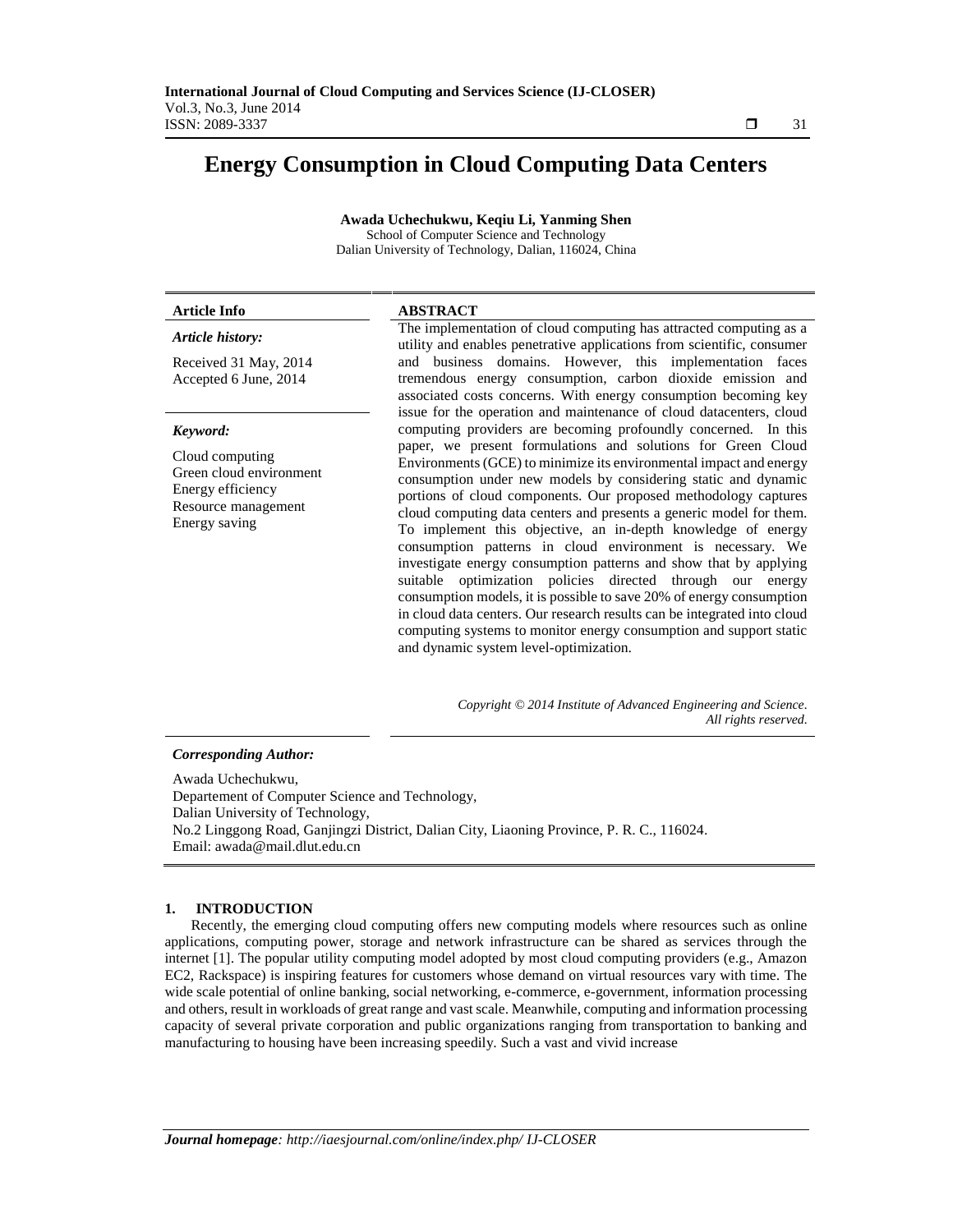

Fig. 1: High-level components comprising cloud computing environment

in the computing resources requires a scalable and efficient information technology (IT) infrastructure including servers, electrical grids, physical infrastructure, storage, network bandwidth, personnel and huge capital expenditure and operational cost. Cloud datacenters are the strength of today's demanding IT infrastructure, there is crucial need to improve its efficiency.

## **1.1 Energy-efficient cloud environment**

As shown in Fig. 1, cloud computing environment is a large cyber-physical system consisting of electrical, mechanical and IT systems running a variety of tasks on a multitude of server pools and storage devices connected with multitier hierarchy of aggregators, routers and switches.

Energy consumption is the key concern in content distribution system and most distributed systems (Cloud systems). These demand an accumulation of networked computing resources from one or multiple providers on datacenters extending over the world. This consumption is censorious design parameter in modern datacenter and cloud computing systems. The power and energy consumed by the compute equipment and the connected cooling system is a major constituent of these energy cost and high carbon emission.

The energy consumption of date centers worldwide is estimated at 26GW corresponding to about 1.4% of worldwide electrical energy consumption with a growth rate of 12% per year [2], [3]. The Barcelona medium-size Supercomputing Center ( a data center) pays an annual bill of about £1 million only for its energy consumption of 1.2 MV [4], which is equivalent to the power of 1, 200 houses [5]. Considering a U.S. Environmental Protection Agency (EPA) report to Congress [6], in which it is reported that U.S. datacenters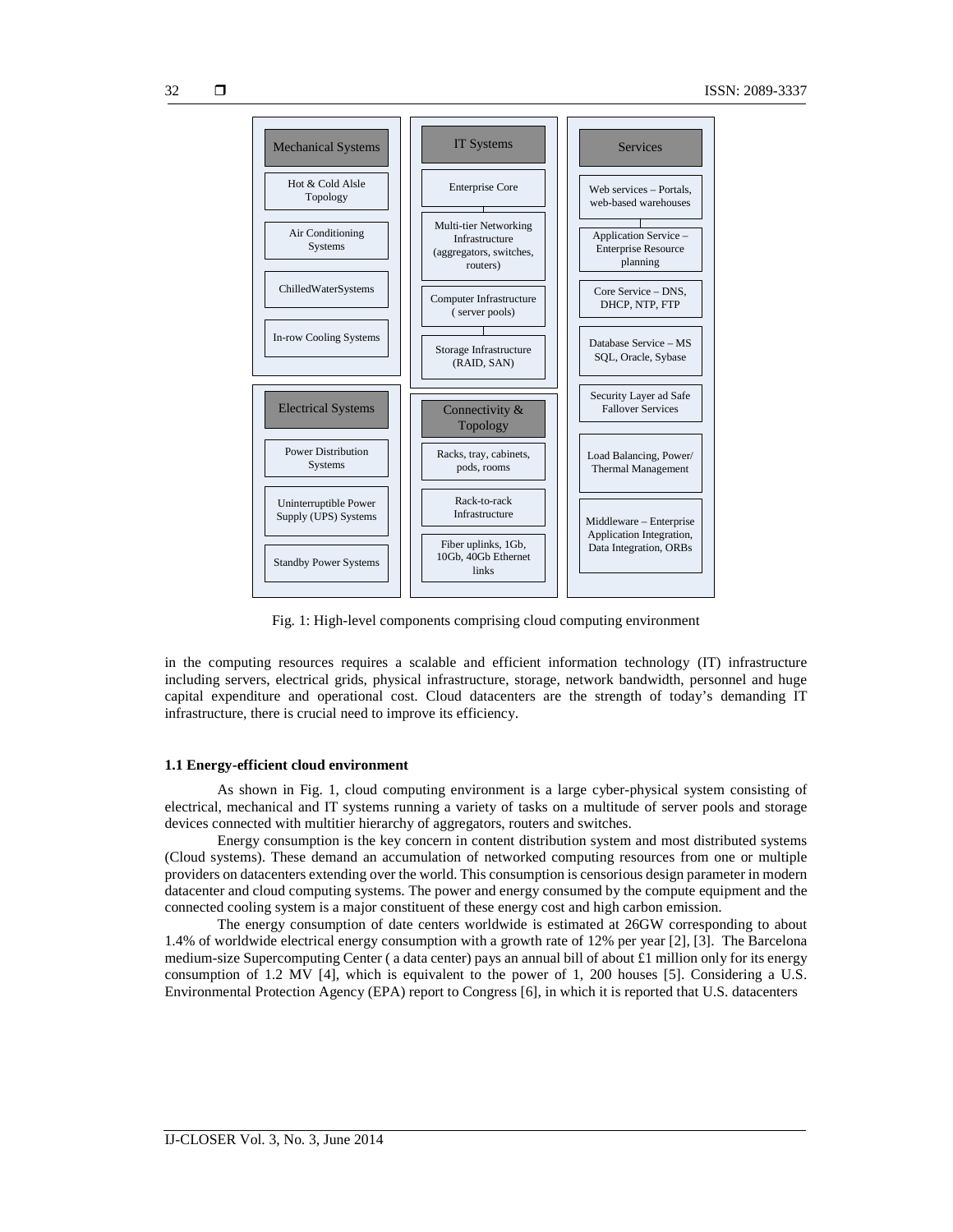| Variable          | Definition                    |  |
|-------------------|-------------------------------|--|
| E                 | Energy                        |  |
| U                 | Cloud utilization             |  |
| $S_{\mathcal{V}}$ | Server                        |  |
| f                 | Fraction flow rate            |  |
| SC                | System configuration          |  |
|                   | Electric current              |  |
| Q                 | <b>CRAH</b> heat              |  |
| V                 | Voltage                       |  |
| $\tau$            | Transmission rate             |  |
| COP               | Coefficient of performance    |  |
|                   | Containment index             |  |
| У                 | Loss coefficient              |  |
|                   | Component utilization         |  |
| $\%$              | Flow rate                     |  |
| t                 | Load distribution coefficient |  |
| S                 | <b>Reduction factor</b>       |  |
|                   | Heat                          |  |

Table 1. Cloud Variables Definitions

consumed 61 billion kilowatt-hours of power in 2006, which constitutes 1.5% of all power consumed in the U.S. and represents a cost of \$4.5 billions.

Electrical consumption of datacenters in the U.S., which hosts precisely 40% of the world's cloud datacenters servers, increased by approximately 40% during the financial breakdown [7], while energy consumed by servers, cooling, communication, storage, and power distribution equipment (PDU) accounts for between 1.7% and 2.2% [3]. This increased from 0.8% of U.S. energy consumption in 2000 and 1.5% in 2005 [8].

The environmental impact of cloud datacenters was estimated to be 116.2 million metric tons of  $CO<sub>2</sub>$ in 2006 [6]. Google datacenter used about 2.26 million MW hours of power to operate in 2010, resulting to carbon footprint of 1.46 million metric tons of carbon dioxide [9].The inter-government Panel on Climate change has called for the total reduction of 60%-80% by 2050 to avoid huge environmental damage.

Energy costs are the fastest-rising cost element in the data center portfolio, and yet data center managers are still not paying sufficient attention to the process of measuring, monitoring and modeling energy use in data centers.

## **1.2 Energy-inefficient cloud environment**

Cloud computing environment comprises thousands to tens of thousands of server machines, working to render services to the clients [10], [11]. Present servers are far from energy uniformity. Servers consume 80% of the peak power even at 20% utilization [12]. The energy non-uniformity server is a key source to energy inefficiency in cloud computing environment. Servers are often utilized with between 10% to 50% of their peak load and servers experience frequent idle times [13]. This means that servers are not working at their optimal power-performance tradeoff points mostly, and idle mode of servers consumes big portion of overall power.

Another key contributor to power inefficiencies in cloud computing environment is the energy cost of Cooling and Air Conditioning Units (CACU), accounting to about 30% of the overall energy cost of cloud environment [14]. These values are reduced by introducing new cooling methods and new server and rack configurations for cloud computing environments. However, these values can also be reduced drastically for cloud datacenters located in good geographical locations so that they can benefit from ambient cooling. Yet, cooling energy consumption in cloud datacenters is still a major contributor to energy inefficiencies in cloud computing environments.

Yet another reason for energy inefficiency in cloud datacenters is the need for multiple power conversions in the power distribution system. Precisely, the main ac supply from the grid is first connected to dc so that it can be used to charge the battery backup system. The output of this electrical energy backup system then goes through an inverter to produce as power, which is then distributed throughout the cloud environment. These conversions are necessary due to the oversized and highly redundant uninterrupted power supply (UPS) modules, which are deployed for voltage regulation and power backup in cloud computing environment. However, most UPS modules in cloud datacenters operate at 10%-40% of their full capacity [15]. Unfortunately, the UPS conversion efficiency is quite low.

The power usage effectiveness (PUE), which explains how much power is lost in power distribution and conversion as well as in cooling and air conditioning in cloud computing environments, is calculated as the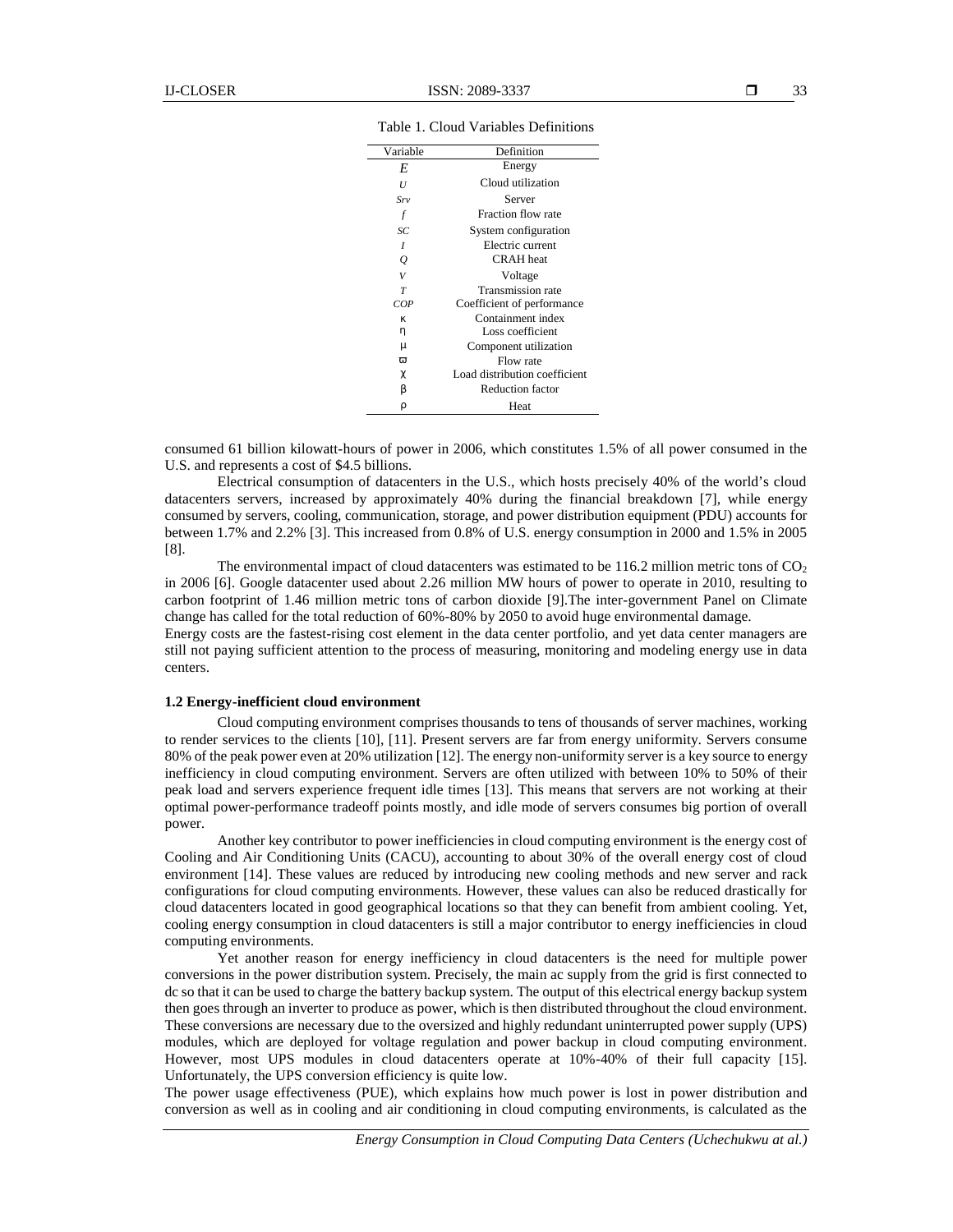ratio of the total energy consumption in a cloud datacenter to the overall IT equipment power consumption [16]. The PUE metric has been steadily reducing over the last decade. In 2003, the PUE metric for a typical datacenter was estimated to be about 2.6 [17]. In 2010, Koomey estimated that the average PUE was between 1.83 and 1.92 [3]. Most recent cloud datacenters built by Google, Microsoft and Facebook have pushed PUEs under 1.2 or 1.1 [18, 19]. The cloud datacenter energy efficiency (CDCEE) metric may thus de defined as follows: **CONTERT IS THE UP IN THE CONDUCT CONDUCT**<br> **CONTEX CONSUMPLE IT CONSUMPLE IT CONSUMPLE TO A CONSUMPLE IT CONSUMPLE TO A SERVICE THE PUES metric has been stealing reducity reducid that energy extine last decade. In 2003, t** 

where the IT utilization (*ITU*) denotes the ration of average IT use over the peak IT capacity in he cloud datacenter, and the IT efficiency ( *ITE* ) is the amount of useful IT work done per joule of energy.

### **1.3 Improving energy-efficiency in cloud computing environment**

It is appropriate to attain energy proportionality at the server pool or cloud datacenter levels by dynamically shifting tasks among server and doing server consolidations so that the specific shape of the power dissipation versus utilization curve at the server level becomes less important, while the shape of the power utilization curve at the cloud datacenter level becomes a line that goes through the origin [19]. Also, it has shown that energy-proportional operation can be attained for lightly utilized servers with full-system coordinated idle low-power modes [33]. Effects of using energy-proportional servers in datacenters are studied in [16]. The authors reported 50% energy consumption reduction by using energy-proportional servers with idle power of 10% of peak power instead if typical servers with 50% idle power consumption. The authors showed that increasing the energy efficiency of the disk, memory, network cards, and CPU helps in creating energy-proportional servers. Furthermore, dynamic power management (DPM) techniques, such as dynamic voltage scaling (DVS) and sleep mode for disk and CPU components, improve the energy proportionality of the servers.

High energy efficiency in cloud computing environments may be achieved by replacing traditional cloud datacenter equipment with more-powerful and energy-efficient state-of-the-art servers. These servers use more advanced internal cooling systems with less energy consumed by their fans. This is important because internal server energy consumption reductions are amplified by savings in the rack and cloud datacenter power distribution and cooling systems.

System-wide power management is an important key technique for improving energy efficiency in cloud computing environments. First, there is the total cost of ownership (TCO) for cloud computing environments, which includes the energy cost of operating a cloud datacenter. To minimize this cost, the cloud datacenter's overall power dissipation must be decreased. Secondly, there is the peak capacity of the power sources for cloud datacenters and electrical current limitations of the power delivery network in the cloud datacenter, which set a limit on the peak power draw at the server and datacenter levels.

Maximizing cooling efficiency is another way to lower the energy cost of cooling a cloud datacenter by deploying computer room air conditioning (CRAC) units and air handling units with demand-driven, variable frequency drive (VFD) fans within heat exchanges so as to match variable heat loads with variable airflow rates.

Finally, minimizing this energy consumption can result to conceal cost reduction. Apart from the enormous energy cost, heat released increases with higher power consumption, thus increases the probability of hardware system failures [20]. Minimizing the energy consumption has a momentous outcome on the total productivity, reliability and availability of the system. Therefore, minimizing this energy consumption does not only reduce the huge cost and improves system reliability, but also helps in protecting our natural environment. Thus, reducing the energy consumption of cloud computing system and data center is a challenge because data and computing application are growing in a rapid state that increasingly disks and larger servers are required to process them fast within the required period of time.

## **1.4 Paper overview and outline**

To deal with this problem and certifying the future growth of cloud computing and data centers is maintainable in an energy-efficient manner, particularly with cloud resources to satisfy Quality of Service (QoS) requirement specified by users via Service Level Agreements (SLAs), reducing energy consumption is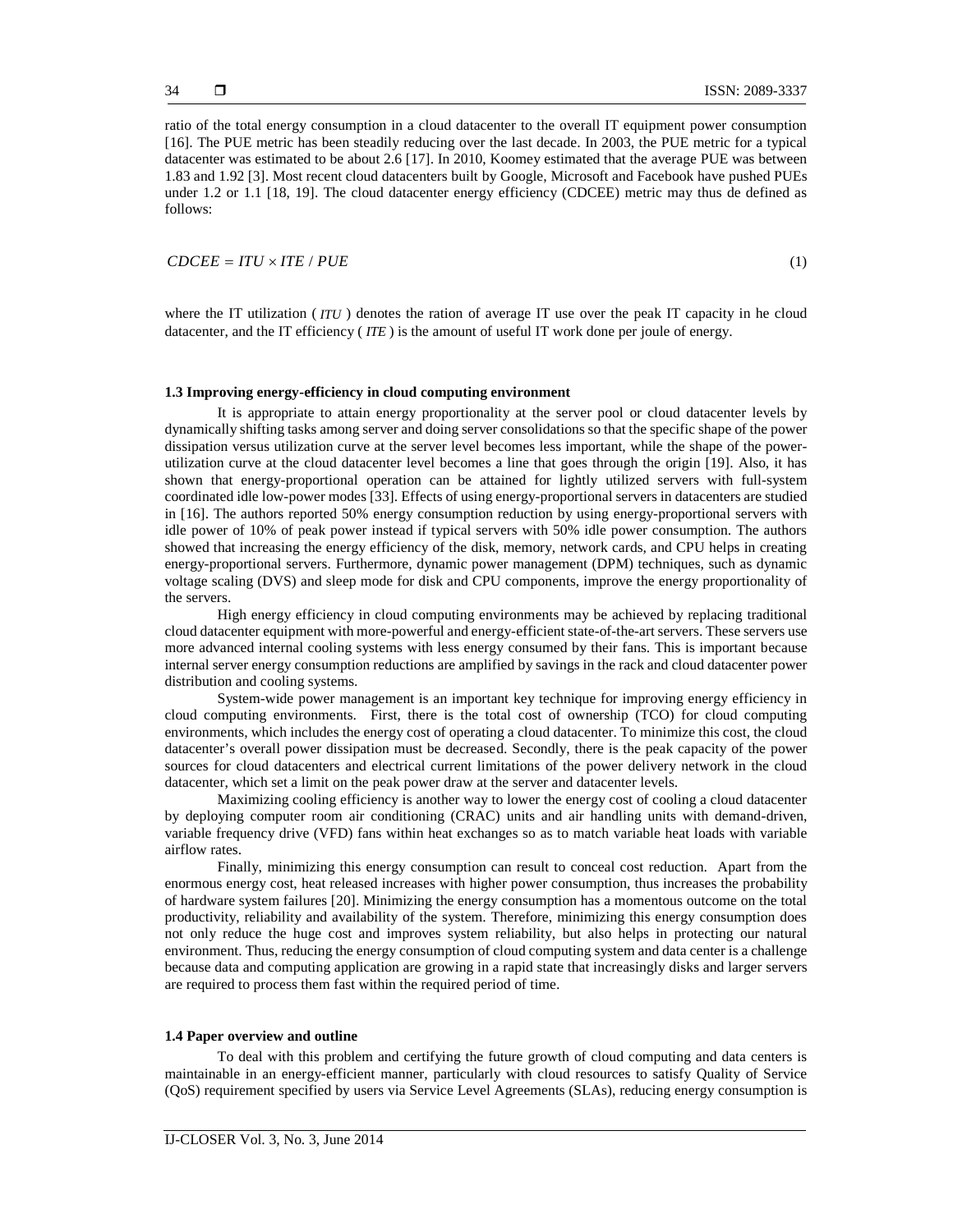The rest of the paper is organized as follows. Section II presents the related work on energy efficiency in cloud datacenter environments followed by the energy consumption pattern and formulas in Section III. Section IV formulates the energy consumption models for energy efficiency in cloud computing environments. The analysis of our energy consumption architecture is defined in Section V. Section VI presents the evaluation and implementation of our models. Finally, Section VII concludes the paper with discussion on the various issues and future research directions.

#### **2. RELATED WORKS**

Several issues about green ICT and energy reduction in modern cloud computing systems are receiving huge attention in the research community. Several other efforts have been made to build energy consumption models, develop energy-aware cost, manage workload fluctuation and try to achieve an efficient trade-off between system performance and energy cost. In [21] the authors proposed a cost model for calculating the total cost of utilization and ownership cost in cloud computing environments. They developed measurable metrics for this calculation. However, their calculation granularity is based on a single hardware component.

Energy management techniques in cloud environments have also been investigated in the past few years. In [22] described how servers can be turned ON/OFF using Dynamic Voltage/Frequency Scaling (DVFS) approach to adjust servers' power statues. DVFS adjust CPU energy consumption according to the workload. However, the scope is limited to the CPUs. Therefore, there is a need to look into the behavior of individual VMs. These can be possible by monitoring the energy profile of individual system components such as CPU, memory (at run time), disk and cache. Anne at al. [28] observed that nodes still consumed energy even when they are turned off, due to the card controllers embedded in the nodes which are used to wake up the remote nodes.

Sarji et al. [29] proposed two energy models for switching between the server's operational modes. They analyze the actual power measurement taken at the server's AC input, to determine the energy consumed in the idle state, the sleep state and the off state, to effect switching between this states. However, switching between power modes takes time and can translate to degraded performance if load goes up unexpectedly. Moreover, the set of servers that serve the load can also vary continually (a result of load balancing), leading to short idle times for most servers.

The power modeling techniques has been proposed by several authors. The power consumption model proposed by Buyya et al. [23] observed a correlation between the CPU energy utilization and the workload with time. Bohra et al. [24] also proposed a power consumption model that observed a correlation between the total system's power consumption and component utilization. The authors created a four-dimensional linear weighted power model for the total power consumption.

The work done by Chen et al. [25] treats a single task running in a cloud environment as the fundamental unit for energy profiling. With this technique, Chen and her colleagues observed that the total energy consumption of two tasks is not equivalent to the sum of individual consumed energy due to scheduling overhead. They created a power model for total energy consumption which focuses on storage, computation and communication resources.

On the other hand, several research effort has been also been made to minimize energy consumption in cloud environments mostly on virtualization. This technology permits one to overcome power clumsy by accommodating multiple VMs on a single physical host and by performing live migrations to optimize the utilization of the available resources. Yamini et al. [26] proposed a cloud virtualization as a potential way to reduce global warming and energy consumption. Their approach utilizes less number of servers instead of using multiple servers to offer service for multiple devices.

The power modeling techniques for the physical infrastructure (power and cooling systems) in data centers, proposed by Pelley et al. [34] is most relevant for us. They worked out first models which try to capture a data center at large.

In this paper, we provide tools to the Cloud computing environments to asses and reason about total energy consumption. Our approach target both Cloud data center simulation and analytic models. We show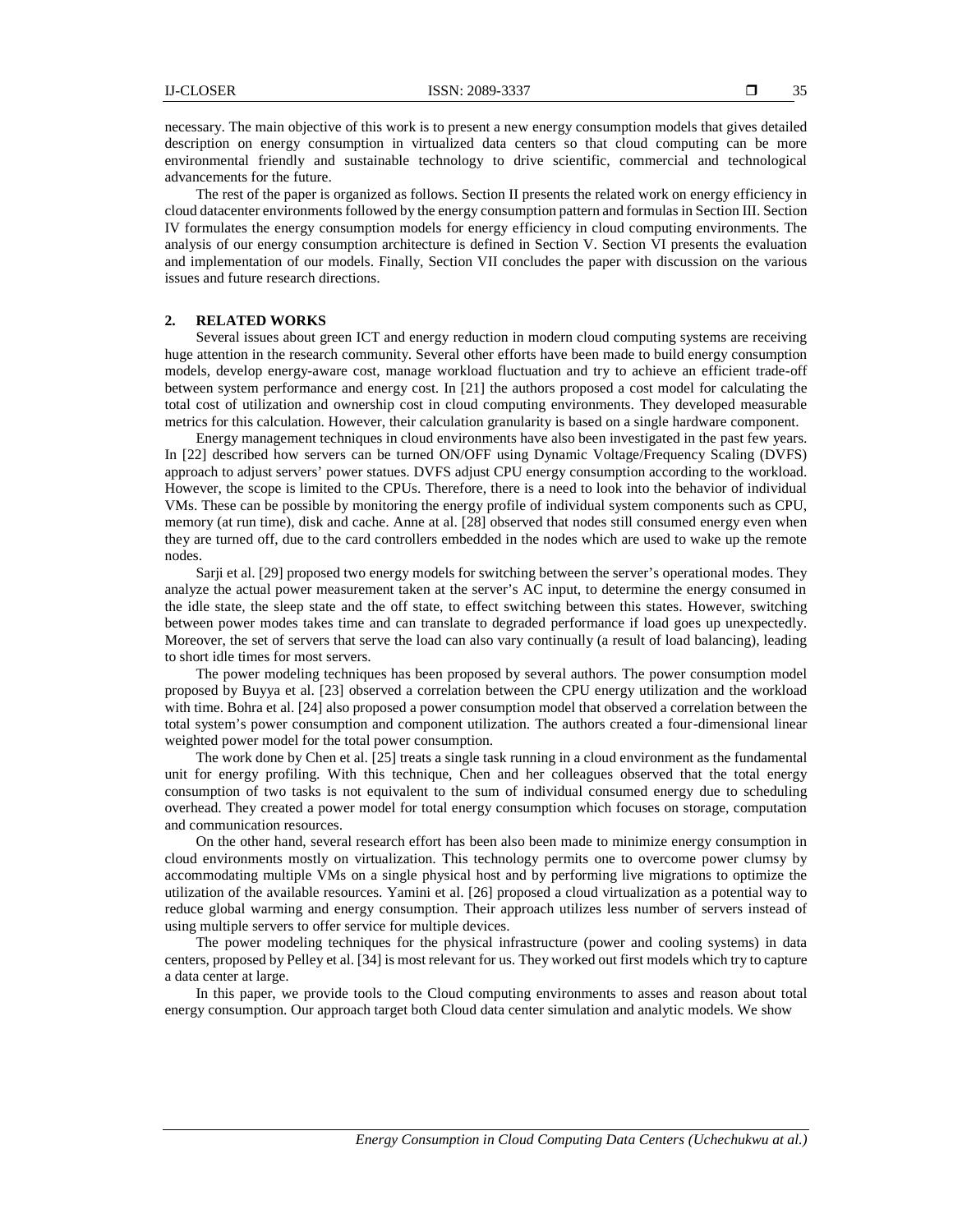

Fig. 2: Power and cooling flow of cloud environment

that by applying energy optimization policies through energy consumption models, it is possible to save huge amount of energy in cloud environments and data centers.

## **3. ENERGY CONSUMPTION PATTERN**

The understanding of energy consumption pattern is necessary for its improvement. Servers consume a larger fraction of energy in cloud environments and their energy consumption varies with utilization. This consumption also vary with the type of computation going on in the server e.g., data retrieval and data processing.

Networking equipment, lightning and pumps also contribute to total energy consumption. However, the contribution of each totals a few percent of the overall consumption. Since these systems energy consumption does not vary significantly with data center load, we account for these systems by as a fixed energy overheads (around 6%) of the baseline power.

The power conditioning system supplies power to the uninterrupted power supplies (UPSs). The UPSs charge continuously and supply power until generators can start during a utility failure. UPS distribute electricity at high voltage (480V-1KV) to power distribution units (PDUs), which regulate voltage to match IT equipment requirements. The PDUs and UPSs consume significant amount of energy, and their consumption increases with workload.

The cooling system maintains humidity and air quality while it evacuates heat from the facility. This heat is the result of power dissipation. Removing this heat while maintaining humidity and air quality requires an extensive cooling system. Cooling starts with the computer room air handler (CRAH), which transfer heat servers' hot exhaust to a chilled water cooling loop while supplying cold air all over the facility. Extracting heat in this manner requires huge amount of energy. CRAH unit energy consumption dominates the total cooling system energy consumption and its requirement increases with both cloud environment thermal load and outside temperature. These overheads can be approximately modeled as a fixed figure of total energy consumed [30]. The power and cooling flow is presented in Fig. 2 and marketed by different industry segments which account for most of data center's energy consumption: (1) servers and storage systems, (2) power conditioning equipments, (3) cooling and humidification systems, (4) networking equipments, and (5) lighting /physical security. Thus, the first three sub-systems dominate power draw in cloud environments and data centers when in active mode.

However, the distribution of load in each sub-system can affect energy consumption, because of the non-linear interaction between sub-systems. Several research studies have proposed server energy consumption [8][9][10]. Whereas, the actual amount of utilization-energy varies, servers generally consume roughly half of their peak load energy when in idle mode, and energy consumption increases with resource utilization. Energy consumed during idle mode is a fixed part of the overall consumption. The dynamic part of energy consumption is the additional energy consumed by running tasks in the Cloud. Therefore, we divide energy consumption into two parts:

- Fixed energy consumption (energy consumed during server idle state)
- Dynamic energy consumption (energy consumed by Cloud tasks and cooling system)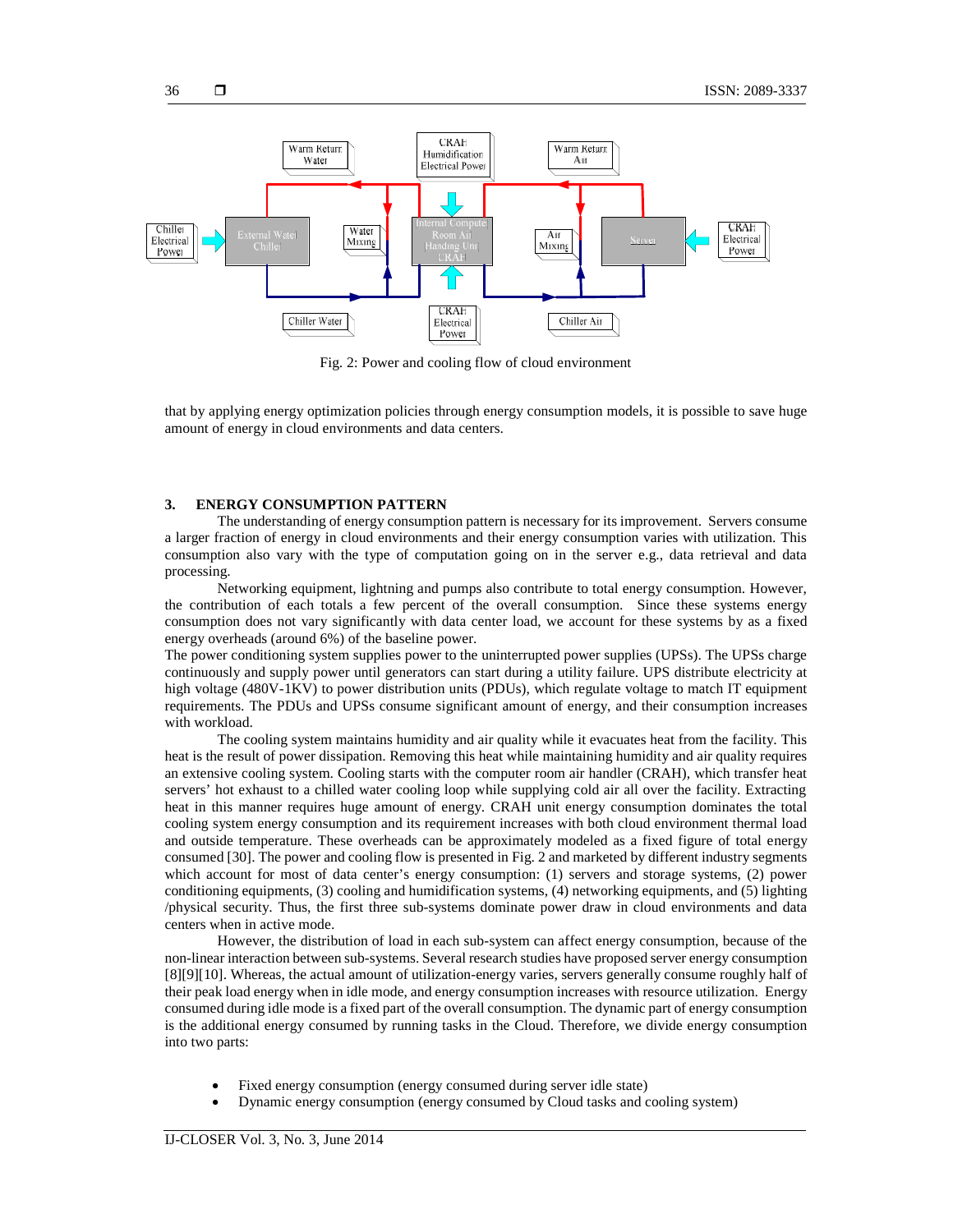#### **3.1 Energy consumption formulas**

The total energy consumption of an active server for a given time frame is the sum of energy consumed

**EXECUTE:** ISSN: 2089-3337 **13.1**<br> **EDECUTE:** CONDENSIBN: 2089-3337 **14.2**<br> **EDECUTE:** THE CORE energy consumption of on active server for a given time frame is the sum of energy consumed<br>
When the system is fixed and dyn There is additional energy is generated by scheduling overhead, denoted by *ESched* . This makes the energy consumption of two tasks, not equivalent to the sum of individual consumed energy. In this paper, we focus on the energy consumed by, server idle state, cooling systems, computation, storage and communication resource utilizations. These are defined as follows: **Therefore, the above formula (1) can be transformed into the above formula (1) can be transformed in the above formula (1) can be transformed in the above formula (1) can be transformed in the above formula (2) can be tr** 

- 1. Energy consumption of server idle mode is denoted by *EIdle*
- 2. Energy consumption of cooling system is denoted by *ECool*
- 3. Energy consumption of computation resources is denoted by *ECompu*
- 4. Energy consumption of storage resources is denoted by *EStore*
- 5. Energy consumption of communication resources is denoted by *ECommu*

$$
Total = (E_{idle} + E_{cool} + E_{commu}
$$
  
+
$$
E_{Store} + E_{Compu}) + E_{Sched}
$$
 (3)

#### **4. MODELING ENERGY CONSUMPTION**

**ESNY:** 2089-3337<br> **E EXERCT** 37<br> **E EXERCT** and the matrix server for a given time frame is the sum of energy consumed<br>
is fixed and dynamic defined as  $\Delta E_{\text{av}}$  is formulated as follows:<br>  $+ \Delta E_{\text{cyc}}$  (2)<br>
at energy As discussed in the requirements, time variations in renewable energy availability and cloud computing environments efficiencies provide both opportunities and challenges for managing IT workload and cloud computing datacenters. In this section, we present novel models for energy efficiency aware management to improve the sustainability of cloud computing datacenters. In particular, we formulate measurable metrics based on runtime tasks to compare rationally the relation existing between energy consumption and cloud workload and computational tasks, as well as system performance.  $\epsilon + E_{Compu}) + E_{Sched}$ <br>  $\epsilon + E_{Compu}) + E_{Sched}$ <br>
requirements, time variations provide both opportunition this section, we present ty of cloud computing data to compare rationally the sonal tasks, as well as syster to overall cloud co *Srv Srv i*

Our models relate to overall cloud computing environments energy consumption to total utilization, represented by  $U$ . We represent the per-server utilization with  $\sim s_v$ , where the subscript denotes the server in question as follows:

$$
U = \frac{1}{N_{SrV}} \sum_{Servers} \sim_{Srv[i]} (4)
$$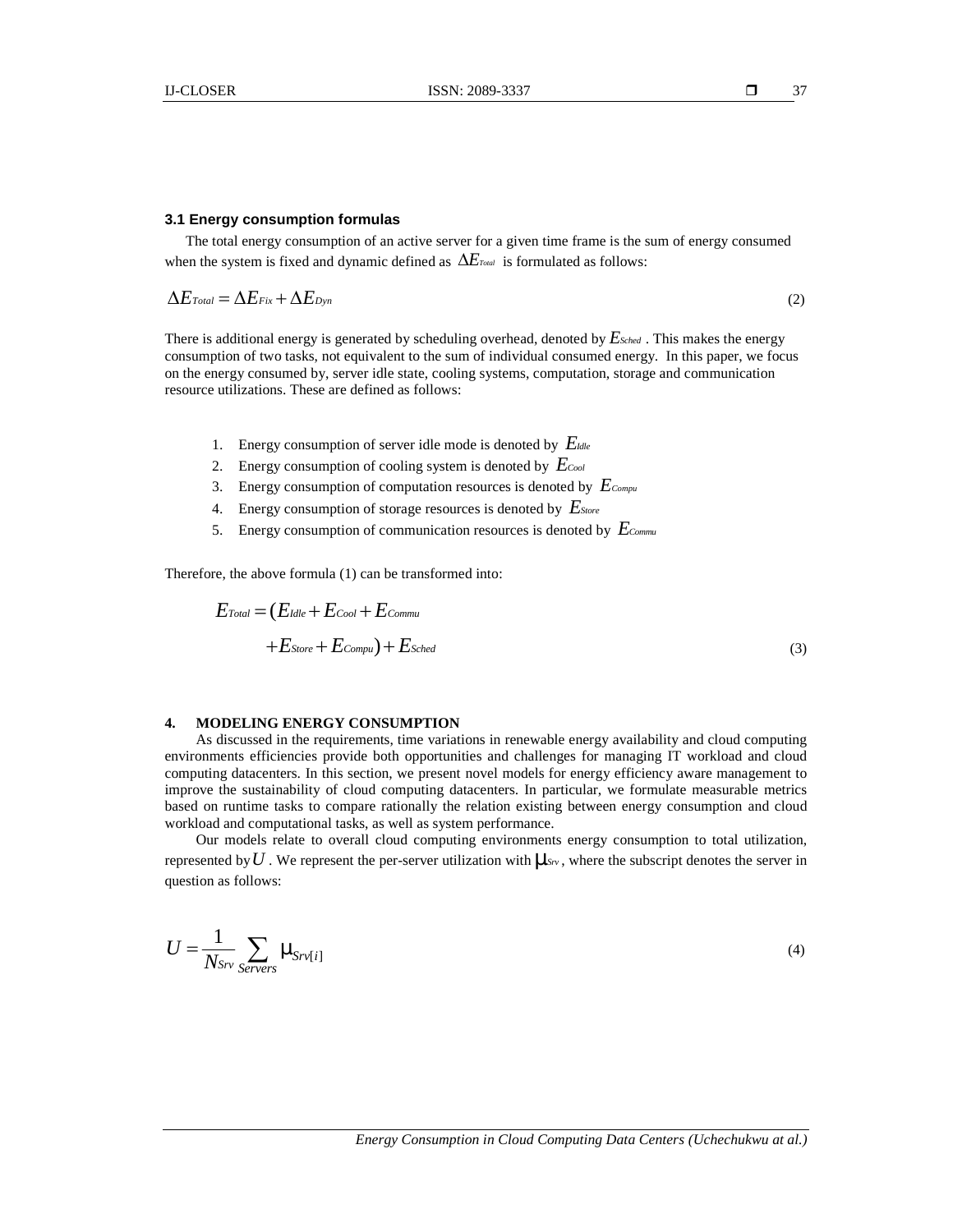| Processor type             | $\beta_i$ |
|----------------------------|-----------|
| Intel Xeon dual-core E5502 | 0.942     |
| Intel Xeon quad-core E5540 | 0.728     |
| Intel Xeon hexa-core X5650 | 0.316     |

Table 2: Value of  $\beta_i$  for Intel Processors

We characterize the individual server utilization,  $\sim s_v$ , as a function of U and a measure of task consolidation,  $t$ , to abstract the effect of consolidation.  $t$  is used to capture the degree of which load is distributed across cloud datacenter's servers. We define individual server utilization as:

$$
\sim_{Srv} = \frac{U}{U + (1 - U)t} \tag{5}
$$

Table 2: Value of  $\beta_i$  for Int<br>
Processor type<br>
The 2: Value of  $\beta_i$  for Int<br>
Processor type<br>
Intel Xeon dual-core E550<br>
Intel Xeon dual-core E550<br>
Intel Xeon dual-core E550<br>
Intel Xeon dual-core E554<br>
characterize the 1SSN: 2089-3<br> **ISSN: 2089-3**<br> **ISSN: 2089-3**<br> **ISSN: 2089-3**<br> **IDENTE Accord (B)** for Intel Processors<br> **Processor type**<br> **IDENTE Accord dual-core E5502**<br> **IDENTE Accord (DETA:** 10.728<br> **IDENTE Accord dual-core E5502**<br> **ISSN:** 2089-3337<br>
Table 2: Value of  $\beta_i$  for Intel Processors<br>
Processor type<br>  $\beta_i$ <br>
Intel Xcon dual-core ESS02 0942<br>
Intel Xcon dual-core ESS10 09728<br>
Intel Xcon lexa-core X5650 09728<br>
Intel Xcon lexa-core X5650 09728 **ISSN: 2089-3337**<br> **Srv** Table 2; Value of  $\beta$ *i* for Intel Processors<br> **FRUCES MEAN TANCHAL TEX**<br> **INTELEV CONCUTES TO 22**<br> **INTELEV (CONCUTES TO 22)**<br> **INTELEV AND TEXA TEXAL TEXAL TEXAL TEXAL TEXAL TEXAL TEXAL TEXAL T** among  $\sim s_{\nu}$ , *U*, and t, t = 0 corresponds to perfect consolidation. The cloud's workload is packed onto the minimum number of servers, and the utilization of any active server is  $1. \, t = 1$  represents the opposite extreme of perfect load balancing. All servers are active with  $\sim_{S_{V}}=U$ . Table 2: Value of [5 for Ital<sup>2</sup> None of [5 for Ital<sup>2</sup> Processors<br> **EVENENT OF TAXE INTERENT SYSTEM**<br> **EXECUTE:** The None house can be a first of  $0.248$ <br> **EXECUTE:** The None house can be a first of  $0.218$ <br> **EVENENT OF** *K* is characterize the individual server utilization.  $-\varepsilon$ , as a function of *U* and a measure of task consolidation,<br>  $t$ , to absuract the effect of consolidation.  $\dot{t}$  is used to capture the degree of which load i *i* so Only holds meaning for the *N<sub>\*</sub>*(*U* + (1 - *U*) t) servers that are non-idle. Fig. 3 depicts the relationship<br>noney  $\sim \sim N$ . *U*, and  $\tau$ ,  $\tau$  = 0 corresponds to perfect consolidation. The cloud's workload is p

## **4.1 Modeling server idle state energy consumption**

The idle energy consumption of a server can be determined by applying the following well known equation [38] from Joule's Ohm's law:

$$
E = I \times V \tag{6}
$$

where *E* denotes the energy or power (Watt), *I* represents the electric current (Ampere) and *V* indicates the voltage. The above equation can be adopted in order to determine the idle energy consumption at core level by assuming that each core contributes equally to the overall idle energy consumption of a processor:

$$
E_i = I_i \times V_i \tag{7}
$$

where  $E_i$ ,  $I_i$ ,  $V_i$  represents respectively the power, current and voltage of the corresponding core  $i$ . Furthermore, by analyzing the current  $I_i$  and voltage  $V_i$  relationship, we derive the following second order polynomial to model the current leakage as follows: where *E* denotes the energy or power (Watt), *I* represents the electrivaluage. The above equation can be adopted in order to determine the in<br>assuming that each core contributes equally to the overall idle energy of<br>*Ei* gy or power (Watt), *I* represents the electric current (Ampere) and *V* indicates the<br>on can be adopted in order to determine the idle energy consumption at core level by<br>ontributes equally to the overall idle energy co

$$
I_i = \alpha V_i^2 - \beta V_i + \gamma \tag{8}
$$

With the implementation of energy saving mechanisms (e.g. AMD's PowerNow! and Cool 'n' Quite, Intel's SpeedStep), the idle energy consumption of a core (processor) decreases significantly. This is actualized by decreasing the Dynamic Voltage and Frequency Scaling (DVFS) of a core.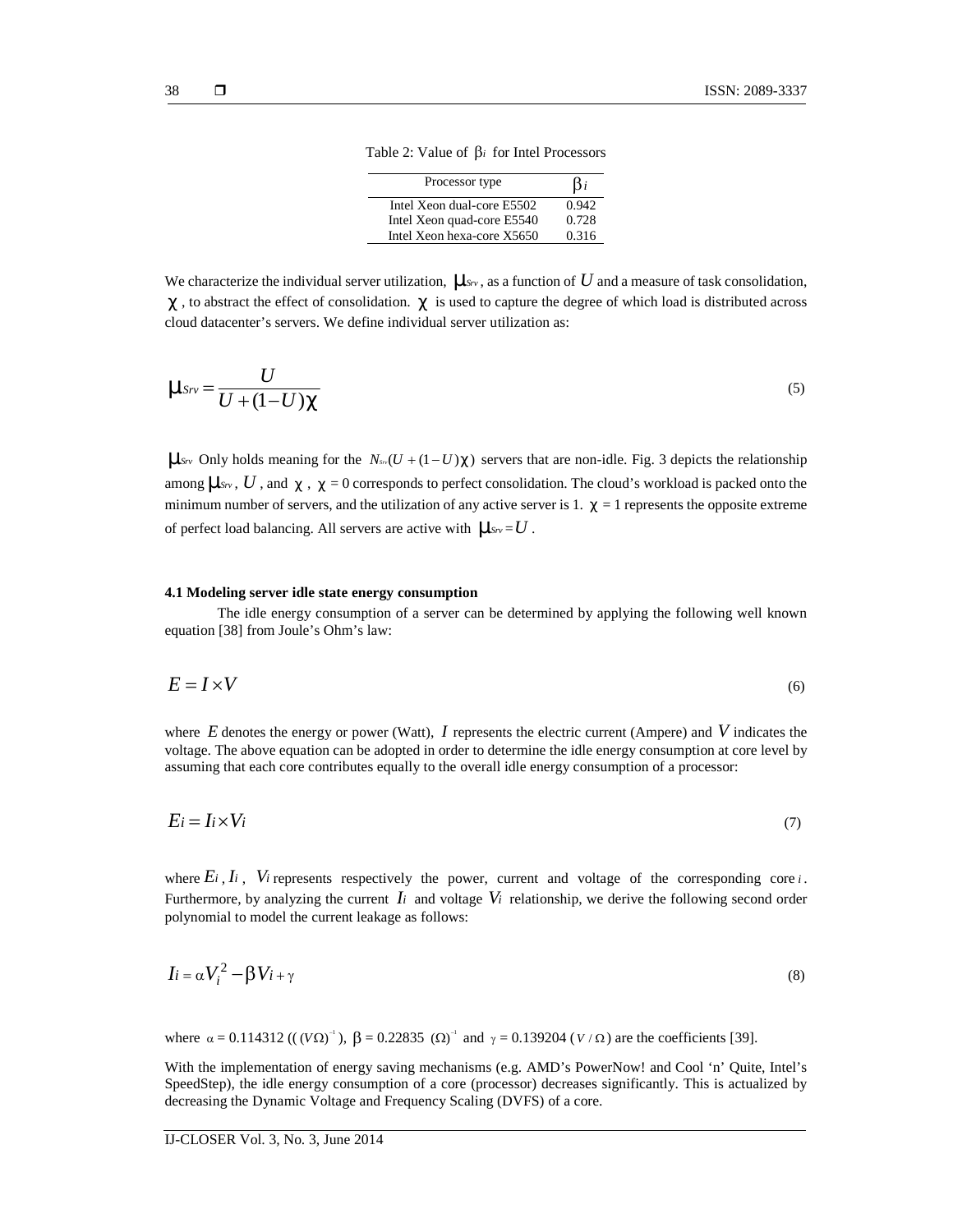39



$$
E_{\dot{t}} = S_i E_i \tag{9}
$$

Where  $\beta_i$  is the factor for reduction in the power consumption  $E_i$  of core *i*, whereas  $E_i$  is the reduced power consumption of core *i*. However,  $\beta$ *i* vary depending on the energy saving mechanism in use.

Given a processor of *n* numbers of cores with a specific energy saving mechanism, then its idle energy consumption is given by:

$$
E_{\text{I}d\text{I}e} = \sum_{i=1}^{n} E_{r_i} \tag{10}
$$

The values of the reduction factor  $\beta_i$  for different types of Intel processors

#### **4.2 Modeling cooling systems energy consumption**

The CRAH unit energy consumption dominates the total cooling system energy consumption, it transfer heat servers' hot exhaust to a chilled water cooling loop while supplying cold air all over the facility. Its requirement increases with both cloud environment thermal load and outside temperature. The efficiency of cooling process varies on the speed of the air exiting the CRAH unit, the substance used in the chiller, etc.

In general, heat is transferred between two bodies according to the thermodynamic principle as follows:

$$
\rho = \frac{q_0}{\rho} C_{hc}(T_{ha} - T_{ca}) \tag{11}
$$

Here  $\rho$  is the power transferred between a device and fluid  $\%$  represents the fluid mass flow, and  $C_{hc}$  is the specific heat capacity of the fluid.  $T_{ha}$  and  $T_{ca}$  represent the hot and cold temperatures respectively. The value of ‰,  $T_{ha}$  and  $T_{ca}$  depend on the physical air flow throughout the data center and air recirculation.

Cloud datacenter designers use computational fluid dynamics (CFD) to model the complex flow and CRAHs to minimized recirculation. We replace CFD with simple parametric model that capture its effect on cloud computing energy consumption. Based on previous metrics for recirculation [35], [36], we introduce a containment index  $( )$ . Containment index is defined as the fraction of air ingested by a server that is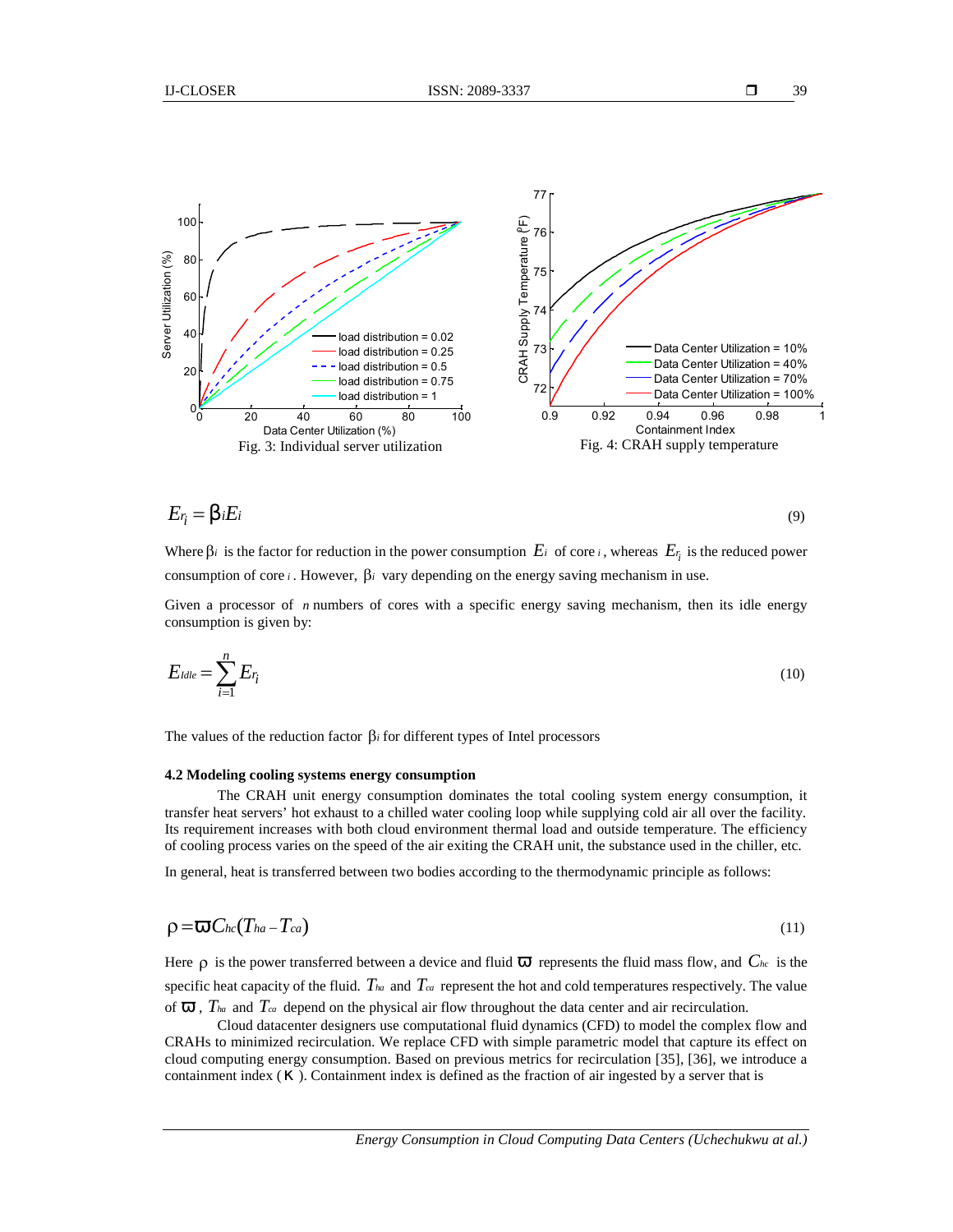

supplied by a CRAH. Thus, a  $\vert$  of 1 implies no recirculation from the device. Our model uses a single, global containment index to represent average behavior, resulting as follows:

$$
\rho = |\%_{0\ air} C_{hc_{air}} (T_{a_{ha}} - T_{a_{ca}})
$$
\n(12)

Here  $\rho$  is the heat transferred by the server or CRAH,  $\%$ <sub>*air*</sub> represents the total air flowing through the device,  $Ta_{i}$  the temperature of the air exhausted by the server, and  $Ta_{i}$  is the temperature of the cold air supplied by the CRAH. CRAHs transfers heat out of the server room to the chilled water loop. Thus, we model equation (12) above using a modified effectiveness-NTU method [37]: hephave of e. CKAT: into, a | of *x* ring, are interesting that the the containment index to represent average behavior, resulting as follows:<br>  $D = |\%$  of  $C_{0C_{00}}(Ta_{00} - Ta_{ca})$  (12)<br>
Here  $\rho$  is the beat transferred by

$$
\rho_{CRAH} = E \left[ \, \mathcal{H}_{0a}^{C} \right]_{air}^{C} C_{hc_{air}} f^{0.7} \left( \left[ T_{a_{ha}} + (1 - \left[ \right] ) T_{a_{ca}} - T_{wt} \right) \right] \tag{13}
$$

 $\rho_{\text{can}}$  is the heat removed by the CRAH. *E* is the transfer efficiency at the maximum mass flow rate (0 to 1), *f* represents the volume flow rate, and *Twt* the chilled water temperature.

The efficiency of a CRAH unit is measured using the Coefficient of Performance (COP), which is defined as the ratio of the amount of heat that is removed by the CRAH unit  $(Q)$  to the total amount of energy that is consumed in the CRAH unit to chill the air  $(E)$  [31]:

$$
COP = Q/E \tag{14}
$$

The COP of a CRAH unit varies by the temperature  $(T_s)$  of the cold air that it supplies to the cloud facility. The summation of energy consumed by the CRAH ( $E_{CRAH}$ ) and IT ( $E_{IT}$ ) equipments in cloud environment equal the total power dissipation [32]. The energy consumed by the CRAH unit may be specified as: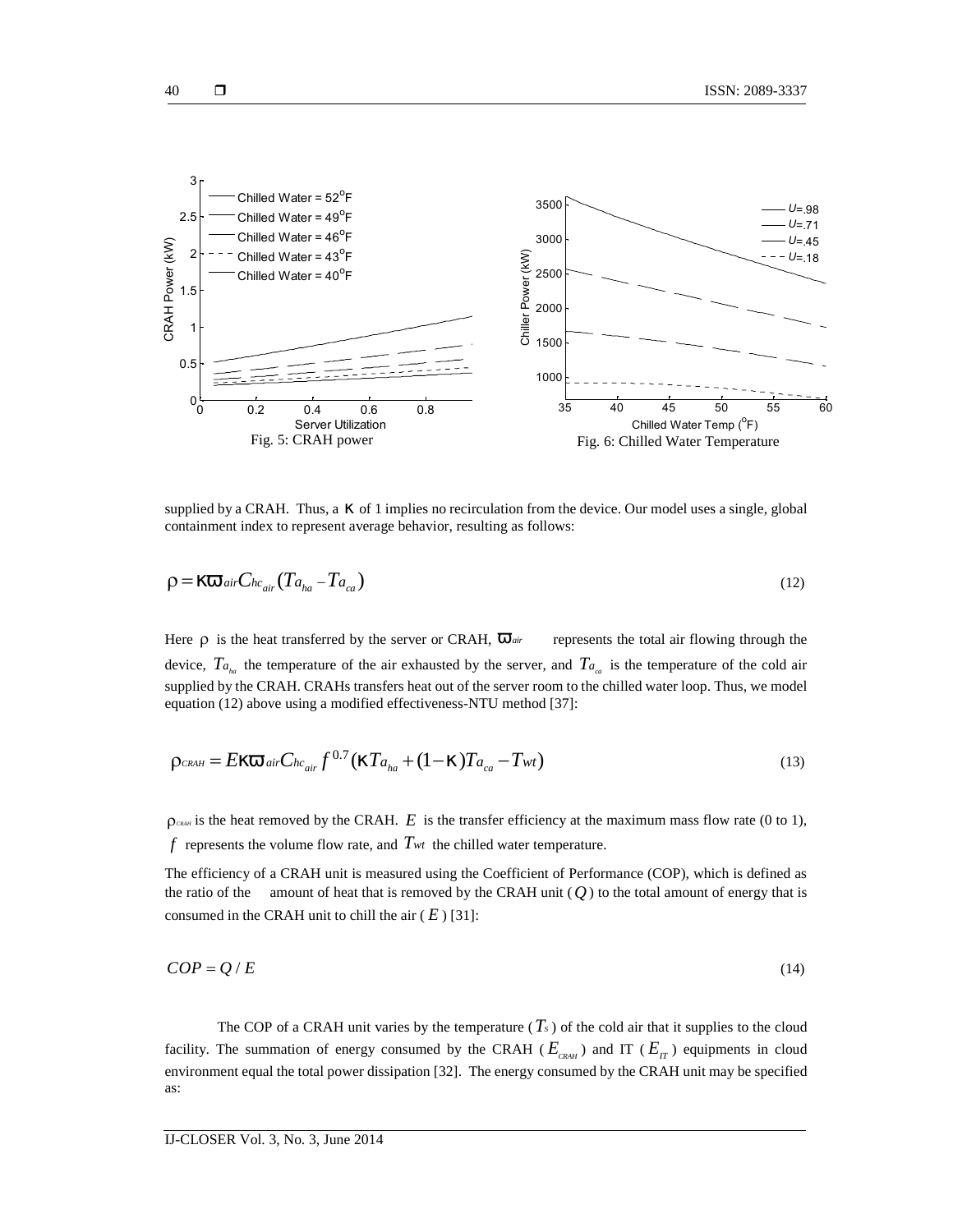$$
E_{CRAH} = \frac{E_T}{COP(T_S)}
$$
(15)

ISSN: 20<br>  $\frac{r}{(Ts)}$ <br>
v consumed by the CRAH unit is don<br>
s flow rate (f) to some maximum a<br>
trol system. Thus, the energy consume ER<br> **EXECUTE:**<br> **COP(Ts)**<br>
Energy consumed by the CRAH unit is dominated by fan power of mass flow rate ( $f$ ) to some maximum amount. Additionally indication of control system. Thus, the energy consumed by the CRAH unit Energy consumed by the CRAH unit is dominated by fan power, which increases dynamically with the cube of mass flow rate  $(f)$  to some maximum amount. Additionally, some fixed energy is consumed by sensors and control system. Thus, the energy consumed by the CRAH unit totals it's fixed and dynamic activity: *ISSN: 2089-3337*<br> *CRAH*  $=$   $\frac{E_T}{COP(T_s)}$ <br> *COP(Ts)*<br> *COP(Ts)*<br> *COP(Ts)*<br> *Cool*  $=$  *Cool E CRAH CRAH cDF is some maximum amount. Additionalsors and control system. Thus, the energy consumed by the CRAH un<br>
<i>Co* 

$$
E_{\text{cool}} = E_{\text{CRAH}}_{\text{Idl}e} + E_{\text{CRAH}}_{\text{Dyn}} f^3 \tag{16}
$$

*f FCRM FCRM FCRM* **EXECUTE:** *FCRM* **EXECUTE: EXECUTE: EXECUTE: EXECUTE: EXECUTE: EXECUTE: EXECUTE: FCRM EXECUTE: FCRM EXECUTE: FCRM EXECUTE: FCRM EXECUTE: FCCUTE: FCCUTE:** The efficient of heat exchange and the mass available to transfer heat increases as the volume flow rate through the CRAH increases. We use a single value of  $\vert$  to simplify our model by allowing the conservation of air flow between the CRAH and servers. Fig. 4 demonstrates air recirculation places on the cooling system. The figure shows the CRAH supply temperature for typical maximum safe server inlet temperature of  $77^{\circ}$ F. As  $\parallel$  decreases, the required CRAH supply temperature quickly drops. Thus, lowering supply temperature results in superlinear increases in CRAH and chiller plant power and preventing are recirculation can drastically improve cooling efficiency. Example and control system. Thus, the energy consumed by the CRAH unit totals it is fixed and dynamic excivity.<br>  $E_{C\sim d} = E_{C\sim M_{LIR}} + E_{C\sim M_{LIR}}t^3$  (16)<br>
The efficient of host exchange and the mass available to transfer h

The effects of containment index and chilled water supply temperature on CRAH power are shown in Fig. 5. Here the CRAH model has a peak heat transfer efficiency of 0.5, a maximum airflow of 6900 CFM, peak fan power of 3KW, and idle energy consumption cost of 0.1KW. When the chilled water supply temperature is low, CRAH units are relatively insensitive to changes in containment index. For this reason, cloud computing operators often chosse low chilled water supply temperature, leading to overprovisioned cooling in the common case.

Chillers at a constant outside temperature and chilled water supply temperature will require energy that grows quadratically with the quantity of heat removed with utilization. The HVAC community has developed several modeling approaches to assess chiller performance. Although physics-based models do exist, we chose the Department of Energy's DOE2 chiller model [41]. Fitting the DOE2 model to a particular chiller requires numerous physical measurements. We use a benchmark set of regression curves provided by the California Energy Commission [42].

A chiller intended to remove 8MW of heat at peak load using 3,200 KW at a steady outside air temperature of  $85\text{°F}$ , a steady chiller water supply temperature of  $45\text{°F}$ , and a cloud load balancing coefficient of 0 will consume the following power as a function of total cloud utilization (KW):

$$
E_{\text{Chiller}} = 742.8U^2 + 1,844.6U + 538.7
$$

Fig. 6 demonstrates the energy required to supply successively lower chilled water temperature at various *U* for an 8MW peak thermal load. However, as thernal load increases, the energy required to lower the chilled water temperature becomes substantial. The difference in chilled power for a 45<sup>0</sup>F and 55<sup>0</sup>F chilled water supply at peak load is nearly 500KW. Fig. 7 displays the rapidly growing energy reqiurement as cooling load increases for a 45<sup>0</sup>F chilled water supply. The grah also shows the strong sensitivity of chiller energy consumption to outside air temperature.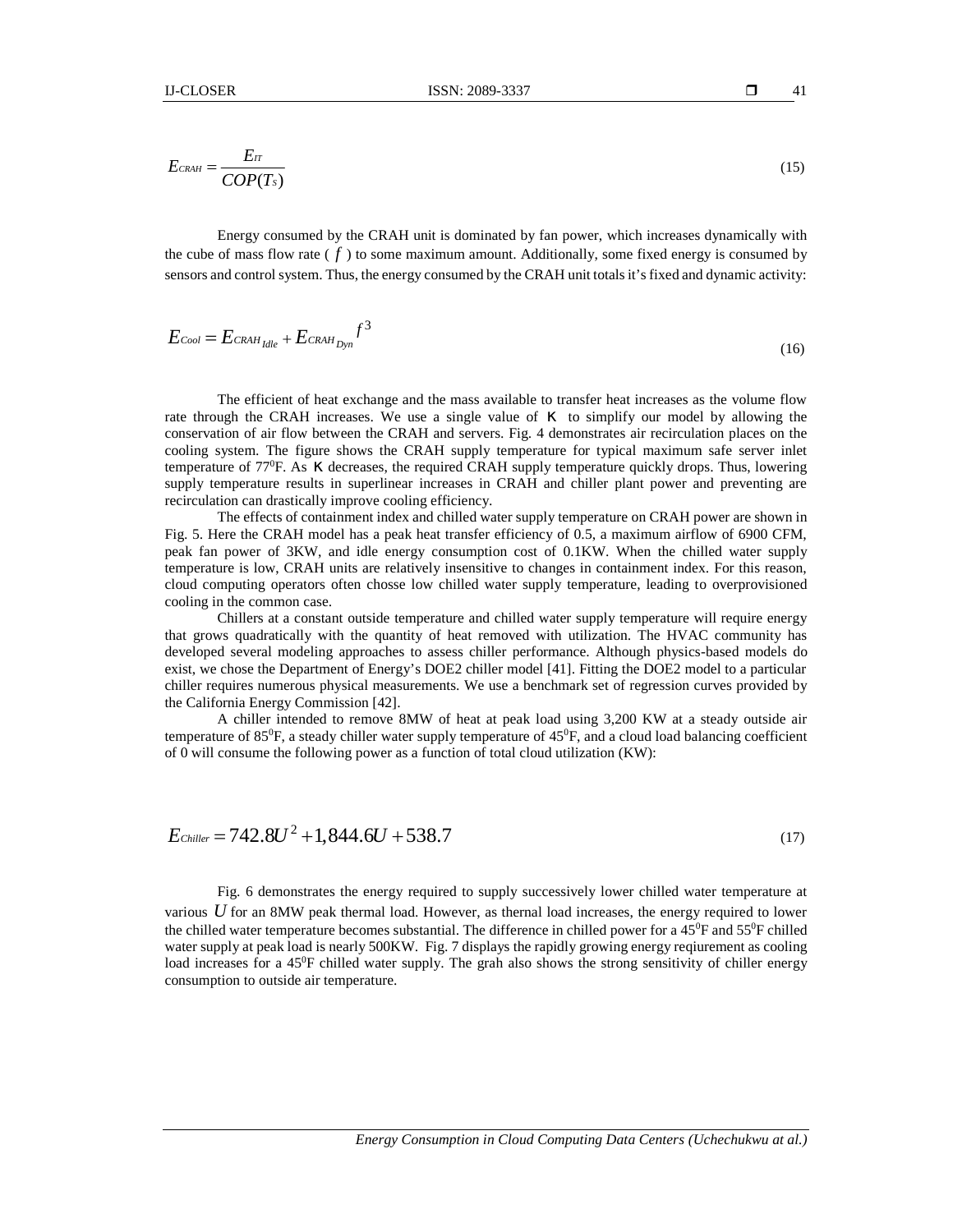

## **4.3 Modeling power conditioning systems energy Consumption**

Cloud computing environments need considerable infrastructure simply to supply uninterrupted, stable electric power. Power distribution units transform the high voltage power supplied throughout the cloud environment to voltage levels appropriate for servers. They incur a constant energy loss as well as a energy loss proportional to the square of the load [40]:

$$
E_{PDU} = E_{PDU} + y_{PDU} \left(\sum_{Servers} \sim_{Srv}\right)^2
$$
 (18)

where  $E_{PDU}$  represents the energy consumed by the PDU,  $\gamma_{PDU}$  denotes the PDU energy loss coefficient, and *E*<sup>*PDU*</sup> *E Idle* the PDU's idle energy consumption. UPSs provide temporary energy supply during utility failure. UPS systems are placed in series between the utility supply and PDUs and impose some energy consumption overhead even when operation on utility energy. UPS energy overheads follow the relation [40]:

$$
E_{UPS} = E_{UPS} + \gamma_{UPS} \sum_{PUDS} E_{PDU} \tag{19}
$$

where  $y_{UPS}$  denotes the UPS loss coefficient. UPS losses about 9% of their input energy at full load.

Fig. 8 shows the power losses for a 10MW of cloud environment. At peak load, power conditioning loss is 12% of total server energy consumption. These losses result in additional heat that must be evacuated by the cooling system.

## **4.4 Modeling dynamic derver state energy consumption**

The energy consumption of a task (communication, storage, computation) is determined by the number of processes, size of data to be processed, size of data to be transmitted and the system configuration ( *<sup>i</sup> SC* ). The energy consumption profiling metrics are presented in Table 3. Thus, the energy consumed by each task can be formulated as: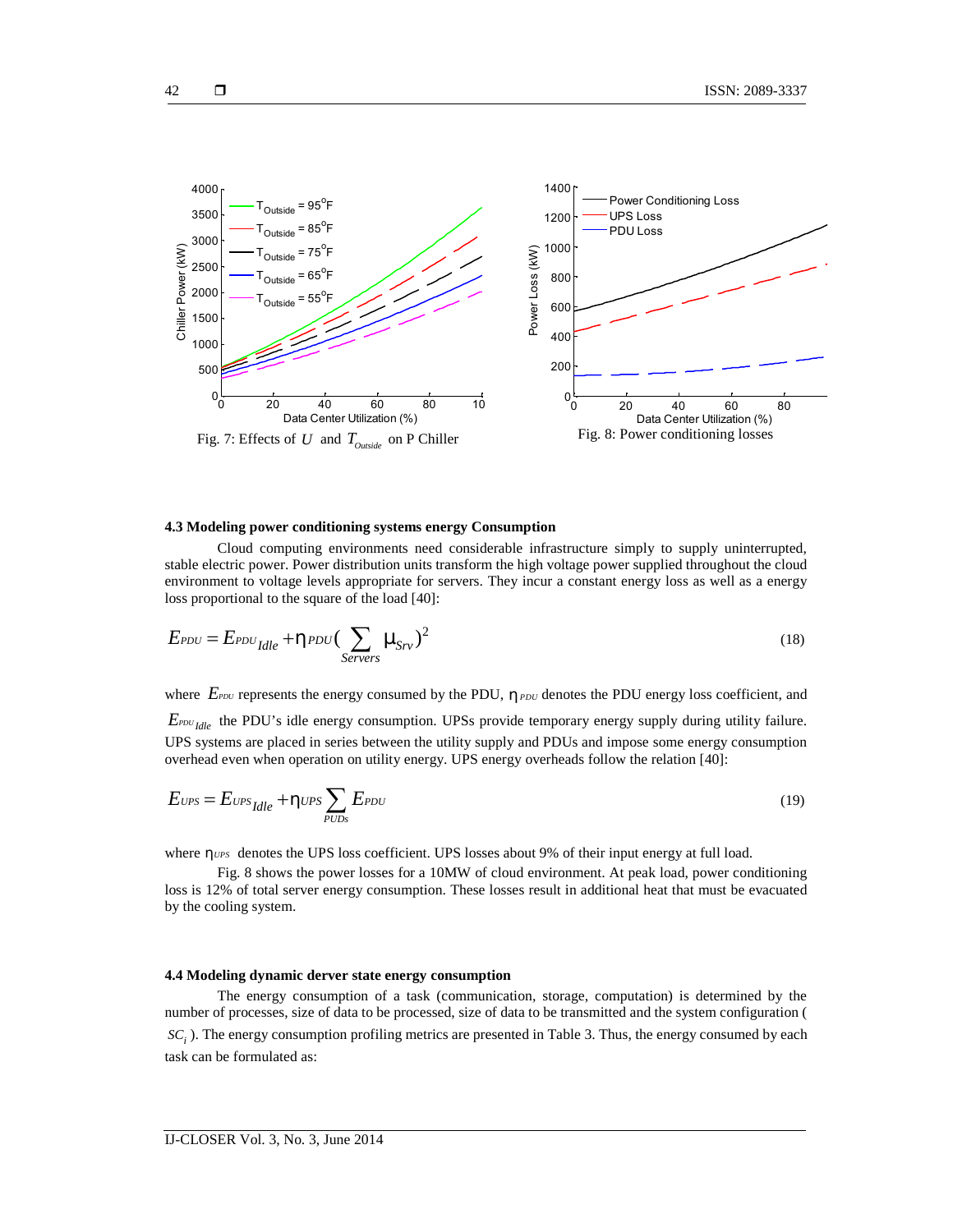| <b>IJ-CLOSER</b>                      |          |                                                                                                                        | ISSN: 2089-3337            |                                                                                                                                                                                                                                                                                                                                                                                                                                                                                                                                                                                                                                                                       | $\Box$<br>43             |
|---------------------------------------|----------|------------------------------------------------------------------------------------------------------------------------|----------------------------|-----------------------------------------------------------------------------------------------------------------------------------------------------------------------------------------------------------------------------------------------------------------------------------------------------------------------------------------------------------------------------------------------------------------------------------------------------------------------------------------------------------------------------------------------------------------------------------------------------------------------------------------------------------------------|--------------------------|
|                                       |          |                                                                                                                        | Table 3: PROFILING METRICS |                                                                                                                                                                                                                                                                                                                                                                                                                                                                                                                                                                                                                                                                       |                          |
| Task                                  | $\rm ID$ | <b>Energy Consumed</b>                                                                                                 | Process Number             | Size of Data Processed                                                                                                                                                                                                                                                                                                                                                                                                                                                                                                                                                                                                                                                | Size of Data Transmitted |
| Communication                         | $m_i$    | $Em_i$                                                                                                                 | $N_{m_i}$                  | $Dm_i$                                                                                                                                                                                                                                                                                                                                                                                                                                                                                                                                                                                                                                                                | $Tm_i$                   |
| Storage                               | $S_i$    | $Es_i$                                                                                                                 | $Ns_i$                     | $Ds_i$                                                                                                                                                                                                                                                                                                                                                                                                                                                                                                                                                                                                                                                                | $T_{s_i}$                |
| Computation                           | $c_i$    | $Ec_i$                                                                                                                 | $Nc_i$                     | $Dc_i$                                                                                                                                                                                                                                                                                                                                                                                                                                                                                                                                                                                                                                                                | $Tc_i$                   |
|                                       |          |                                                                                                                        |                            |                                                                                                                                                                                                                                                                                                                                                                                                                                                                                                                                                                                                                                                                       |                          |
|                                       |          |                                                                                                                        |                            |                                                                                                                                                                                                                                                                                                                                                                                                                                                                                                                                                                                                                                                                       | (20)                     |
|                                       |          | $Em_i = fm_i(Nm_i, Dm_i, Tm_i, SC_i)$<br>$Es_i = fs_i(Ns_i, Ds_i, Ts_i, SC_i)$                                         |                            |                                                                                                                                                                                                                                                                                                                                                                                                                                                                                                                                                                                                                                                                       |                          |
|                                       |          |                                                                                                                        |                            |                                                                                                                                                                                                                                                                                                                                                                                                                                                                                                                                                                                                                                                                       | (21)                     |
| $Ec_i = fc_i(Nc_i, Dc_i, Tc_i, SC_i)$ |          |                                                                                                                        |                            |                                                                                                                                                                                                                                                                                                                                                                                                                                                                                                                                                                                                                                                                       | (22)                     |
|                                       |          | The energy consumed by cloud tasks $E_{Dyn}$ is formulated as follows:                                                 |                            |                                                                                                                                                                                                                                                                                                                                                                                                                                                                                                                                                                                                                                                                       |                          |
|                                       |          | $ED_{\mathcal{Y}n} = \sum_{i=1}^n Em_i + \sum_{i=1}^i Es_i + \sum_{i=1}^j Ec_i$                                        |                            |                                                                                                                                                                                                                                                                                                                                                                                                                                                                                                                                                                                                                                                                       | (23)                     |
| follows:                              |          |                                                                                                                        |                            | Adding the energy generated by schedule overhead and interference, equation (8) above can be transformed as                                                                                                                                                                                                                                                                                                                                                                                                                                                                                                                                                           |                          |
|                                       |          | $ED_{yn} = \sum_{i=1}^{n} Em_i + \sum_{i=1}^{i} Es_i + \sum_{i=1}^{j} Ec_i + Es_{ched}$                                |                            |                                                                                                                                                                                                                                                                                                                                                                                                                                                                                                                                                                                                                                                                       | (24)                     |
| 5.                                    |          | <b>ENERGY CONSUMPTION ANALYSIS TOOL</b><br>resources with relevant energy consumption attributes and interconnections. |                            | The architecture of our energy-saving mechanism, presented in Fig. 9, is based on Optimization,<br>Reconfiguration and Monitoring. The entire state of Cloud environment is automatic monitored. Another major<br>contribution of this paper is committed to detailed analysis of the state of Cloud environments and data centers<br>This state is recurrently analyzed by the Optimization module in order to find a surrogate software<br>application and service allocated configurations that enables energy minimization. Once an appropriate energy-<br>equing configuration is detected the loop is closed by issuing a set of action on Cloud environment to |                          |

Table 3: PROFILING METRICS

$$
Em_i = fm_i(Nm_i, Dm_i, Tm_i, SC_i)
$$
\n<sup>(20)</sup>

$$
Es_i = f s_i(Ns_i, Ds_i, Ts_i, SCi)
$$
\n<sup>(21)</sup>

$$
Ec_i = fc_i(Nc_i, Dc_i, Tc_i, SC_i)
$$
\n
$$
(22)
$$

| Computation                                                                                                                                                                                                                                                                                                                                                                                                          | $C_i$ | $Ec_i$ | $NC_i$ | $DC_i$ | $TC_i$ |
|----------------------------------------------------------------------------------------------------------------------------------------------------------------------------------------------------------------------------------------------------------------------------------------------------------------------------------------------------------------------------------------------------------------------|-------|--------|--------|--------|--------|
| $Em_i = fm_i(Nm_i, Dm_i, Tm_i, SC_i)$                                                                                                                                                                                                                                                                                                                                                                                | (20)  |        |        |        |        |
| $ES_i = fs_i(Ns_i, Ds_i, Ts_i, SC_i)$                                                                                                                                                                                                                                                                                                                                                                                | (21)  |        |        |        |        |
| $Ec_i = fc_i(Nc_i, Dc_i, Tc_i, SC_i)$                                                                                                                                                                                                                                                                                                                                                                                | (22)  |        |        |        |        |
| $EDym = \sum_{i=1}^{n} Em_i + \sum_{i=1}^{i} Es_i + \sum_{i=1}^{j} Ec_i$                                                                                                                                                                                                                                                                                                                                             | (23)  |        |        |        |        |
| Adding the energy consumed by cloud tasks $EDym$ is formulated as follows:                                                                                                                                                                                                                                                                                                                                           |       |        |        |        |        |
| $EDym = \sum_{i=1}^{n} Em_i + \sum_{i=1}^{i} Es_i + \sum_{i=1}^{j} Ec_i$                                                                                                                                                                                                                                                                                                                                             | (23)  |        |        |        |        |
| Adding the energy generated by schedule overhead and interference, equation (8) above can be transformed as follows:                                                                                                                                                                                                                                                                                                 |       |        |        |        |        |
| $EDym = \sum_{i=1}^{n} Em_i + \sum_{i=1}^{i} Es_i + \sum_{i=1}^{j} Ec_i + Esched$                                                                                                                                                                                                                                                                                                                                    | (24)  |        |        |        |        |
| <b>5. ENERGY CONSUMPTION ANALYSIS TOOL</b> The architecture of our energy-saving mechanism, presented in Fig. 9, is based on Optimization, Reconfigulation and Montoring. The entire state of Cloud environments is automated to another major important is automatically considered. Another major computation of this paper is committed to detailed analysis of the state of Cloud environments and data centers. |       |        |        |        |        |

$$
EDyn = \sum_{i=1}^{n} Em_i + \sum_{i=1}^{i} Es_i + \sum_{i=1}^{j} Ec_i + E_{Sched}
$$
 (24)

#### **5. ENERGY CONSUMPTION ANALYSIS TOOL**

This state is recurrently analyzed by the Optimization module in order to find a surrogate software application and service allocated configurations that enables energy minimization. Once an appropriate energy saving configuration is detected, the loop is closed by issuing a set of action on Cloud environment to reconfigure the allocation of this energy-saving setup.

Monitoring and Reconfiguration modules communicate with the Cloud environment monitoring framework to perform their tasks. The Optimization module ranks the target configurations, this is established by applying energy-saving policies without violating existing SLAs, with respect to their energy consumption that are predicted by the Energy Calculator module. The accuracy predictions of this module is essential to take the most appropriate energy minimization decisions, it has the ability to forecast the energy consumption of Cloud environment after a possible reconfiguration option.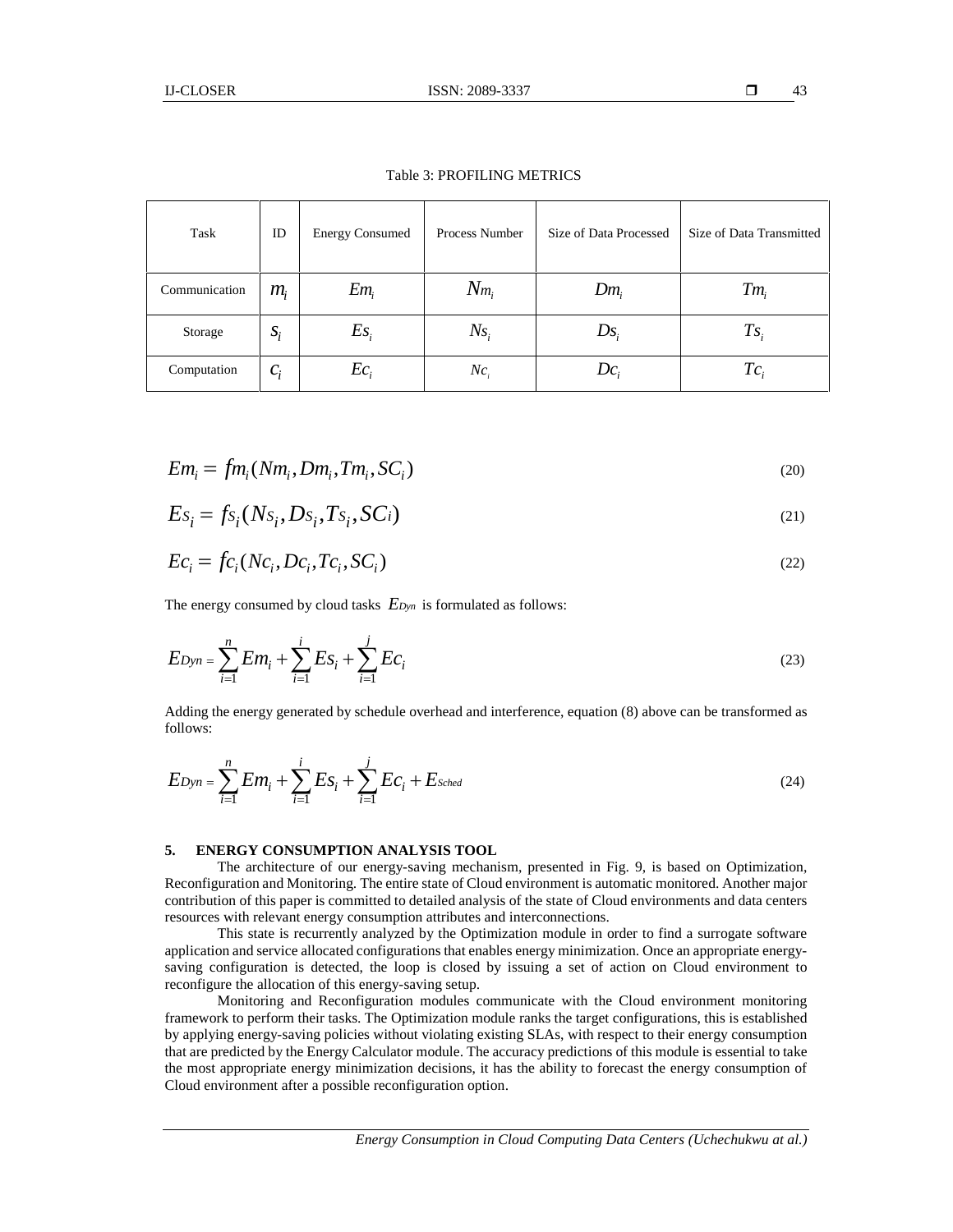

Fig. 9: Energy consumption architecture

# **6. EVALUATION**

In this section, we demonstrate the utility of our models. We provide a comparison of power requirement between several presumptive Cloud data centers using the energy consumption models [34, 43]. Each scenario based on the previous, present new power-saving attribute. We decompose each data center on 25% utilization. Next, we present the configured Cloud data centers as well as induced workload.

## **6.1 Scenario 1 and 2**

These represent conventional Cloud data center with legacy physical infrastructure typical of facilities commissioned in the last three to five years. We use yearly average for outside air temperature ( ${}^{\circ}$ F). We assume limited server consolidation and a relatively poor containment index of 0.9. Furthermore, we assume typical (inefficient) servers with idle power at 60% of peak power, and static chilled water and CRAH air supply temperature set to 45°F and 65°F, respectively. We scale the Cloud date center such that the *Scenario 1* facility consumes precisely 10MV at peak utilization.

## **6.2 Scenario 3**

This represents a data center where virtual machine consolidation or other mechanisms reduce t from 0.26 to 0.57 and reducing the number of active servers from 81% to 44%. Improved consolidation drastically decreases aggregate power draw, but, paradoxically, it increases PUE. These results illustrate the shortcoming of PUE as a metric for energy efficiency; it fails to account for the inefficiency of IT equipment.

## **6.3 Scenario 4**

This allows servers to idle at 5% of peak power by transitioning rapidly to a low power sleep state, reducing overall data center power by another 22% [33]. This approach and virtual machine consolidation take alternative approaches to target the same source of energy inefficiency: server idle power waste.

#### **6.4 Scenario 5**

This posits integrated, dynamic control of the cooling infrastructure. We assume an optimizer with global knowledge of data center load/environmental conditions that seek to minimize chiller power. The optimizer chooses the highest  $T_{wt}$  that still allows CRAHs to meet the maximum allowable server inlet temperature. This scenario demonstrates the potential for intelligent cooling management.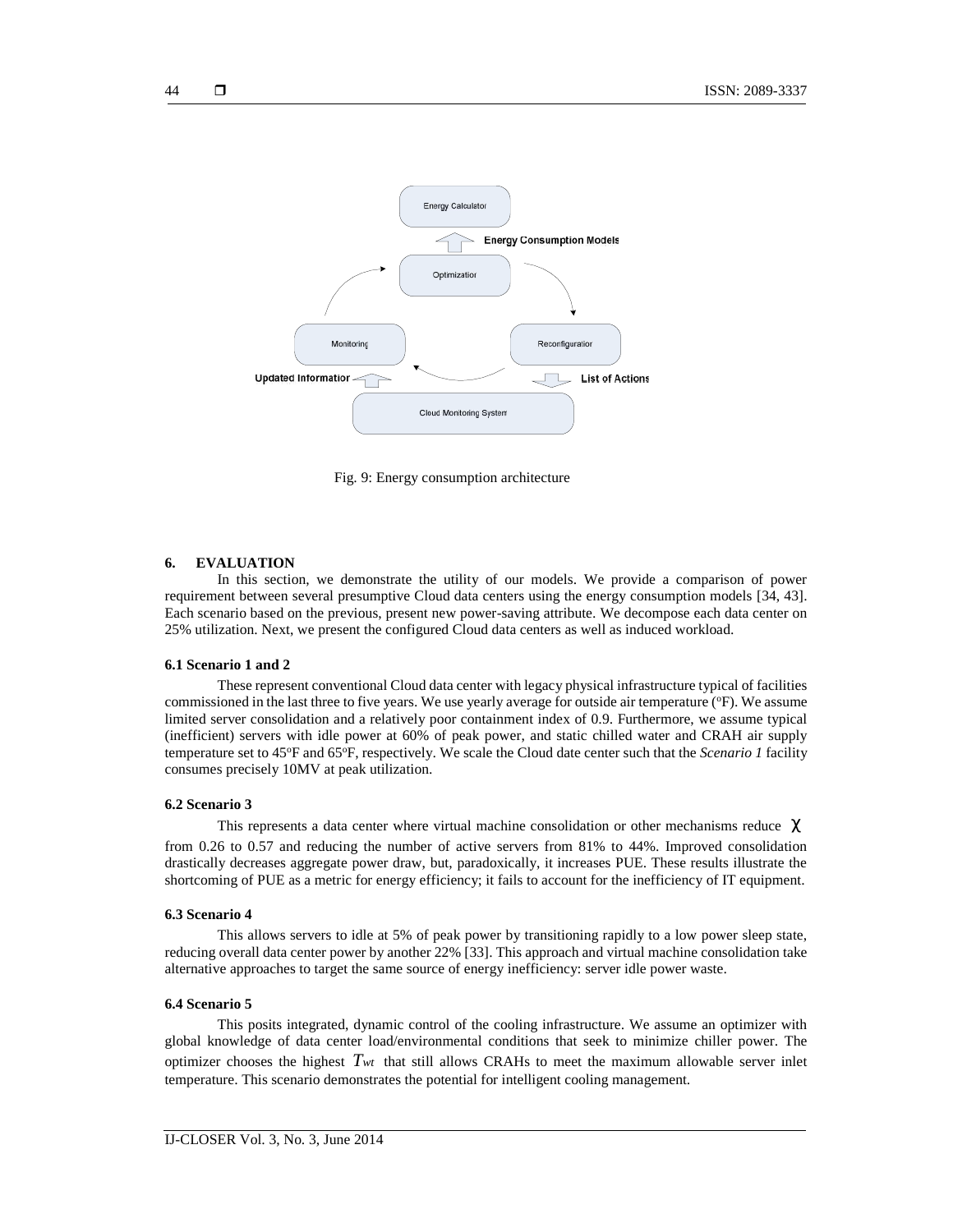

Fig. 10: Power saving features

Table 1: Presumptive cloud data centers

| Cloud<br>scenario |      |      | $E_{\textit{Idle}}/E_{\textit{Peak}}$ | T(F) | Optimal<br>cooling |
|-------------------|------|------|---------------------------------------|------|--------------------|
|                   | 0.95 | 0.9  | 0.6                                   | 70   | No                 |
| 2                 | 0.93 | 0.9  | 0.6                                   | 50   | No                 |
| 3                 | 0.25 | 0.9  | 0.6                                   | 50   | No                 |
| 4                 | 0.25 | 0.9  | 0.05                                  | 50   | No                 |
| 5                 | 0.25 | 0.9  | 0.05                                  | 50   | Yes                |
| 6                 | 0.25 | 0.99 | 0.5                                   | 50   | Yes                |

#### **6.5 Scenario 6**

Finally, this represents a data center with a containment system (e.g., servers enclosed in shipping containers), where containment index is increased to 0.99. Under this scenario, the cooling system power draw is drastically reduced and power conditioning infrastructure becomes the limiting factor on power efficiency. We have presented holistic models of Cloud data center fundamentals reasonable to use in a detailed Cloud environment simulation infrastructure, abstract estimation and green energy prediction as an effective solution. Figure 10 displays the respective energy draws of our scenarios, actualizing 30% better energy efficiency and the list of scenarios is shown on Table 4.

#### **7. CONCLUSION**

Cloud computing is becoming more and more crucial in IT sector due to abundant advantages it renders to its end users. With the high user demands, Cloud environment possess very large ICT resources. To this, power and energy consumption of Cloud environment have become an issue due to ecological and economical reasons. In this paper, we have presented energy consumption formulas for calculating the total energy consumption in Cloud environments and show that there are incentives to save energy. To this respect, we described an energy consumption tools and empirical analysis approaches. Furthermore, we provide generic energy consumption models for server idle and server active states. This research result is crucial for developing potential energy legislation and management mechanisms to minimize energy consumption while system performance is achieved for Cloud environments.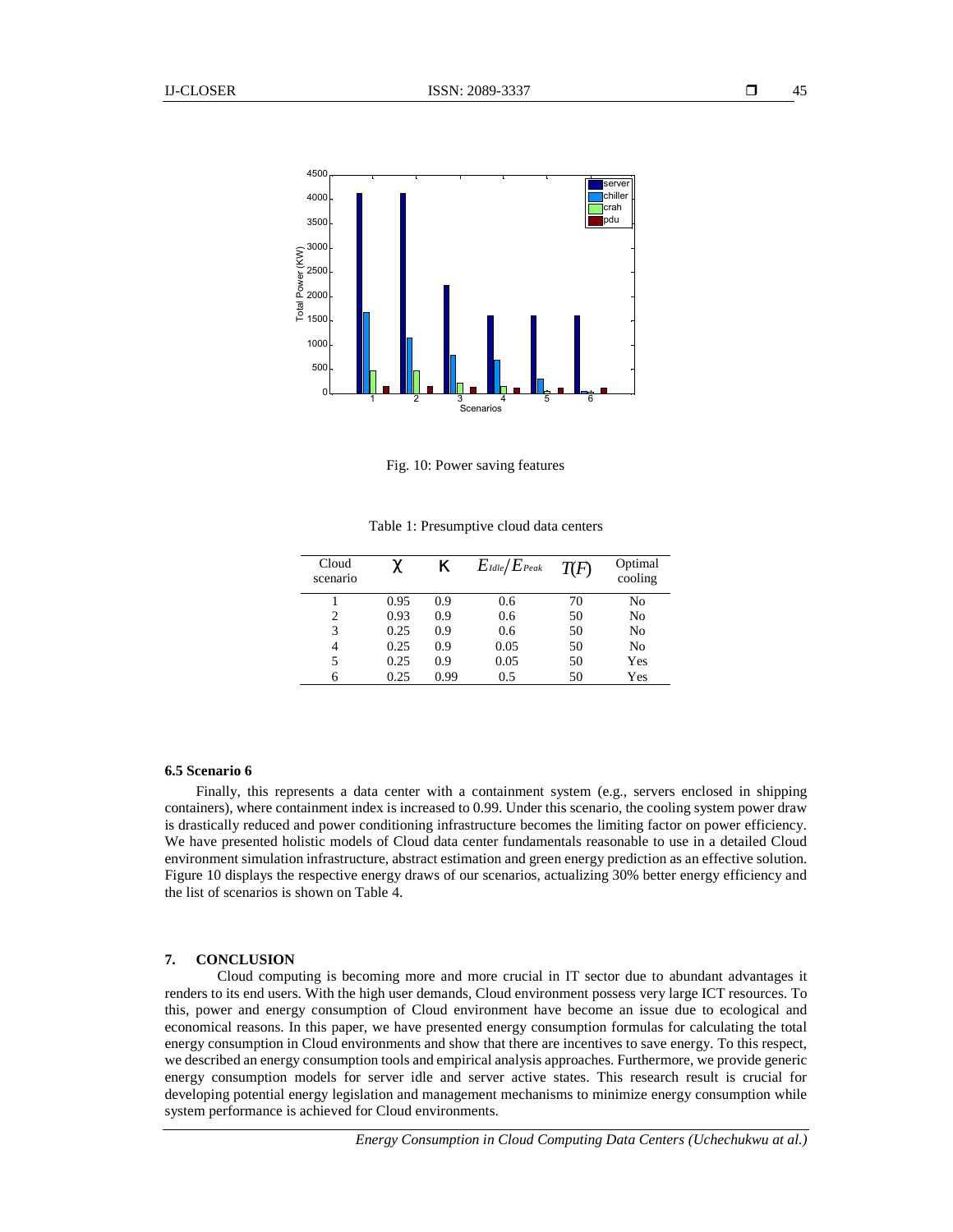As future work, we will investigate several Cloud environments and propose new optimization policies which will minimize the CO<sub>2</sub> emissions of Cloud environment, we will integrate energy cost rate into our new models in differing environmental impact and to minimize the total energy cost.

#### **ACKNOWLEDGEMENTS**

This work is supported by the National Science Foundation for Distinguished Young Scholars of China (Grant No. 61225010), NSFC under grant nos.61173160, 61173161, 61173162, 61173165 and New Century Excellent Talents in University (NCET-10-0095) of Ministry of Education of China.

#### **REFERENCES**

- [1] M. Armbrust, "Above the clouds: A Berkeley view of cloud computing", Technical Report UCB/EECS-2009- 28, 2009.
- [2] BONE project, "WP 21 Tropical Project Green Optical Networks: Report on year 1 and unpdate plan for activities", No. FP7-ICT-2007-1216863 BONE project, Dec. 2009.
- [3] J. Koomey, "Estimating Total Power Consumption by Server in the U.S and the World", February 2007, http://enterprise.amd.com/Downloads/svrpwrusecompletefinal.pdf
- [4] Jordi Toress, "Green Computing: The next wave in computing", In Ed. UPC Technical University of Catalonia, February 2010.
- [5] Peter Kogge,"The Tops in Flops", pp. 49-54, IEEE Spectrum, February 2011.
- [6] U.S Environmental Protection Agency. (2006). *Report to Congress on Server and Datacenter Energy Efficiency Public Law* [Online]. Available: http://hightech.lbl.gov/documents/data\_centers/epa-datacenters.pdf
- [7] Greenpeace. (2011). *Greenpeace "Likes" Facebook's New Datacenter, But Wants a Greener Friendship* [Online]. Available: http://www. greenpeace.org/international/en/press/releases/Greenpeace-likes-Face- books-new- datacentre-but-wants-a-greener-friendship
- [8] J. Kovar. (2011, Aug. 10). *Data Center Power Consumption Grows Less Than Expected: Report* [Online]. Available: http://www. crn.com/news/data-center/231400014/data-center-power-consumption- growsless-than-expected-report.htm?pgno=2
- [9] R. Miller. (2011, Sep.). *Google's Energy Story: High Efficiency, Huge Scale* [Online]. Available: http://www.datacenterknowledge.com/ archives/2011/09/08/googles-energy-story-high-efficiency-huge-scale
- [10] M. Armbrust, A. Fox, R. Griffith, A. D. Joseph, R. Katz, A. Konwinski, G. Lee, D. Patterson, A. Rabkin, I. Stoica, and M. Zaharia, "A view of cloud computing," *Commun. ACM*, vol. 53, no. 4, pp. 50–58, 2010.
- [11] R. Buyya, "Market-oriented cloud computing: Vision, hype, and reality of delivering computing as the 5th utility," in *Proc. Int. Symp. Cluster Comput. Grid*, May 2009, p. 1.
- [12] L. A. Barroso and U. Hölzle, "The case for energy-proportional computing," *IEEE Comput.*, vol. 40, no. 12, pp. 33–37, Dec. 2007.
- [13] L. A. Barroso and U. Hölzle, "The Datacenter as <sup>a</sup> Computer: An Introduction to the Design of Warehouse- Scale Machines". San Rafael, CA: Morgan and Claypool, 2009.
- [14] N. Rasmussen, "Calculating total cooling requirements for datacenters," *Amer. Power Convers.*, white paper 25, 2007.
- [15] Data Center Energy Efficiency Training, U.S. Department of Energy. (2011). *Electrical Systems* [Online]. Available: http://hightech.lbl.gov/training/modules/10-electrical-systems.pdf
- [16] C. Belady, A. Rawson, J. Pfleuger, and T.Cader. *Green Grid Datacenter Power Efficiency Metrics: PUE and DCIE* [Online]. Available: http://www.thegreengrid.org/gg–content/TGG-Data−Center−Power−Efficiency−Metrics−PUE− and−DCiE.pdf Figure 16 (16) C. Belady, A. Rawson, J. Pfleuger, and T. Cader. Green Grid Datacenter Power Efficiency Metrics: PUE and DCIE [Online]. Available:<br> *Facebook DCIE* parameter Power Lefficiency Metrics PUE and DCIE.pdf<br>
[17
- [17] S. Ghemawat, H. Gobioff, and S.-T. Leung, "The Google file system," in *Proc. ACM Symp. Operating Syst. Principles*, 2003, pp. 29–43.
- [Online]. Available: http:// gigaom.com/cloud/whose-data-centers-are-more-efficient-facebooks- or-googles/
- [19] T. Seubert. (2012, Feb. 27). *Microsoft Builds New Data Center in Dublin* [Online]. Available: http://facilitygateway.com/news/?p=1937
- [20] W.C. Feng, X. Feng and C. Rong, "Green Supercomputing Comes of Age," *IT Professional*, vol.10, no.1, pp.17- 23, Jan.-Feb. 2008.
- [21] X. Li, Y. Li, T. Liu, J. Qiu, and F. Wang, "The method and tool of cost analysis for cloud computing," in the IEEE International Conference on Cloud Computing (CLOUD 2009), Bangalore, India, 2009, pp. 93-100.
- [22] L. Shang, L.S. Peh, and N. K. Jha, "Dynamic voltage scaling with links for power optimization of interconnection networks," In the 9th International Symposium on High-Performance Computer Architecture (HPCA 2003), Anaheim, California, USA, 2003, pp. 91-102.
- [23] B. Rajkumar, B. Anton and A. Jemal, "Energy Efficient Management of Data Center Resources for Cloud Computing: A Vision Architectural Elements and Open Challenges", In Proc. International Conference on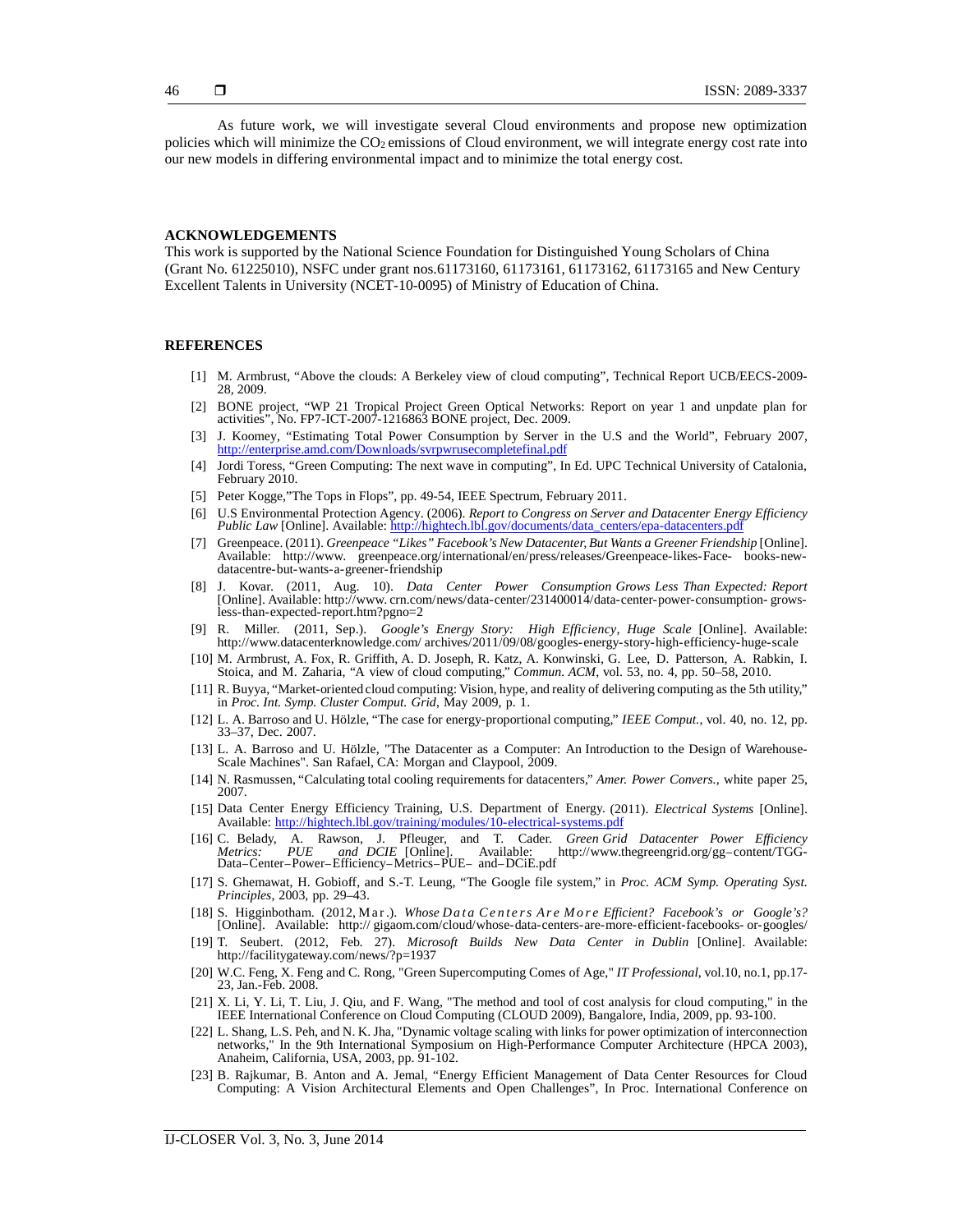Parallel and Distributed Processing Techniques and Applications (PDPTA 2010), Las Vegas, USA, July 12-15, 2010.

- [24] A. Bohra and V. Chaudhary, "VMeter: Power modelling for virtualized clouds," *International Symposium on Parallel & Distributed Processing, Workshops and Phd Forum (IPDPSW), 2010 IEEE*, vol., no., pp.1-8, 19- 23 April 2010.
- [25] F. Chen, J. Schneider, Y. Yang, J. Grundy and Q. He, "An energy consumption model and analysis tool for Cloud computing environments," *Green and Sustainable Software (GREENS), 2012 First International Workshop on*, vol., no., pp.45-50, 3-3 June 2012.
- [26] B. Yamini and D.V. Selvi, "Cloud virtualization: A potential way to reduce global warming," *Recent Advances in Space Technology Services and Climate Change (RSTSCC), 2010*, vol., no., pp.55-57, 13-15 Nov. 2010.
- [27] Z. Zhang and S. Fu, "Characterizing Power and Energy Usage in Cloud Computing Systems," *Cloud Computing Technology and Science (CloudCom), 2011 IEEE Third International Conference on*, vol., no., pp.146-153, Nov. 29 2011-Dec. 1 2011.
- [28] A.C. Orgerie, L. Lefevre, and J.P. Gelas, "Demystifying energy consumption in Grids and Clouds," *Green Computing Conference, 2010 International*, vol., no., pp.335-342, 15-18 Aug. 2010.
- [29] I. Sarji, C. Ghali, A. Chehab, A. Kayssi, "CloudESE: Energy efficiency model for cloud computing environments," *Energy Aware Computing (ICEAC), 2011 International Conference on*, vol., no., pp.1-6, Nov. 30 2011-Dec. 2 2011.
- [30] X. Fan, W.D. Weber, and L. A. Barroso, "Power provisioning for a warehouse-sized computer," in the *34th International Symposium on Computer Architecture (ISCA 2007)*, San Diego, California, USA, 2007, pp. 13-23.
- [31] J. Moore, J. Chase, P. Ranganathan, R. Sharma, "Making Scheduling "Cool": Temperature-Aware Workload Placement in Data Centers" In Proc. *of the 2005 USENIX Annual Technical Conference, Anaheim, CA, USA, April 10–15, 2005.*
- [32] P. Ehsan and P. Massoud, "Minimizing data center cooling and server power costs", In Proc. Of the 4<sup>th</sup> ACM/IEEE International Symposium on Low Power Electronic and Design (ISLPED), 2009, Pages 145-150
- [33] D. Meisner, B. T. Gold, T. F. Wenisch, "PowerNap: Eliminating Server Idle Power", *In Proc. of the 14th international conference on Architectural support for programming languages and operating systems (ASPLOS),* USA, 2009.
- [34] S. Pelley, D. Meisner, T. F. Wenisch, and J. W. VanGilder, "Understanding and absracting total data center power," in *WEED: Workshop on Energy Efficienct Design,* 2009.
- [35] R. Tozer, C. Kurkjian, and M. Salim, "Air management metrics in data centers," in *ASHRAE* 2009, January 2009.
- [36] J. W. VanGilder and S. K. Shrivastava, "Capture index: An airflow-based rack cooling performance metric," *ASHRAE Transactions*, vol. 113, no. 1, 2007.
- [37] Y. A. Çengel, Heat transfer: a practical approach, 2nd ed. McGraw Hill Professional, 2003.
- [38] Meade RL, Diffenderfer R (2003) Foundations of Electronics: Circuits & Devices. Clifton Park, New York. ISBN: 0-7668-4026-3
- [39] ZES ZIMMER PA, Brodersen RW (1995) Minimizing Power Consumption in CMOS Circuits. Tech. rep., University of California at Berkely. http://bwrc.eecs.berkely.edu/publications/1995/\\Min\\_pwr\\_consum\\_CMOS\\_crct/paper.fm.pdf
- [40] N. Rasmussen, "Electrical efficiency modeling for data centers," APC by Schneider Electric, Tech. Rep. #113, 2007.
- [41] DOE (Department of Energy), "Doe 2 reference manual, part 1, version 2.1," 1980.
- [42] CEC (California Energy Commission), "The nonresidential alternative calculation method (acm) approval manual for the compliance with california's 2001 energy efficiency standards," April 2001.
- [43] A. Uchechukwu, K. Li and Y. Shen,"Improving Cloud Computing Energy Efficiency*." In Proc. Asia Pacific cloud Computing Congress,* Nov., 2012.